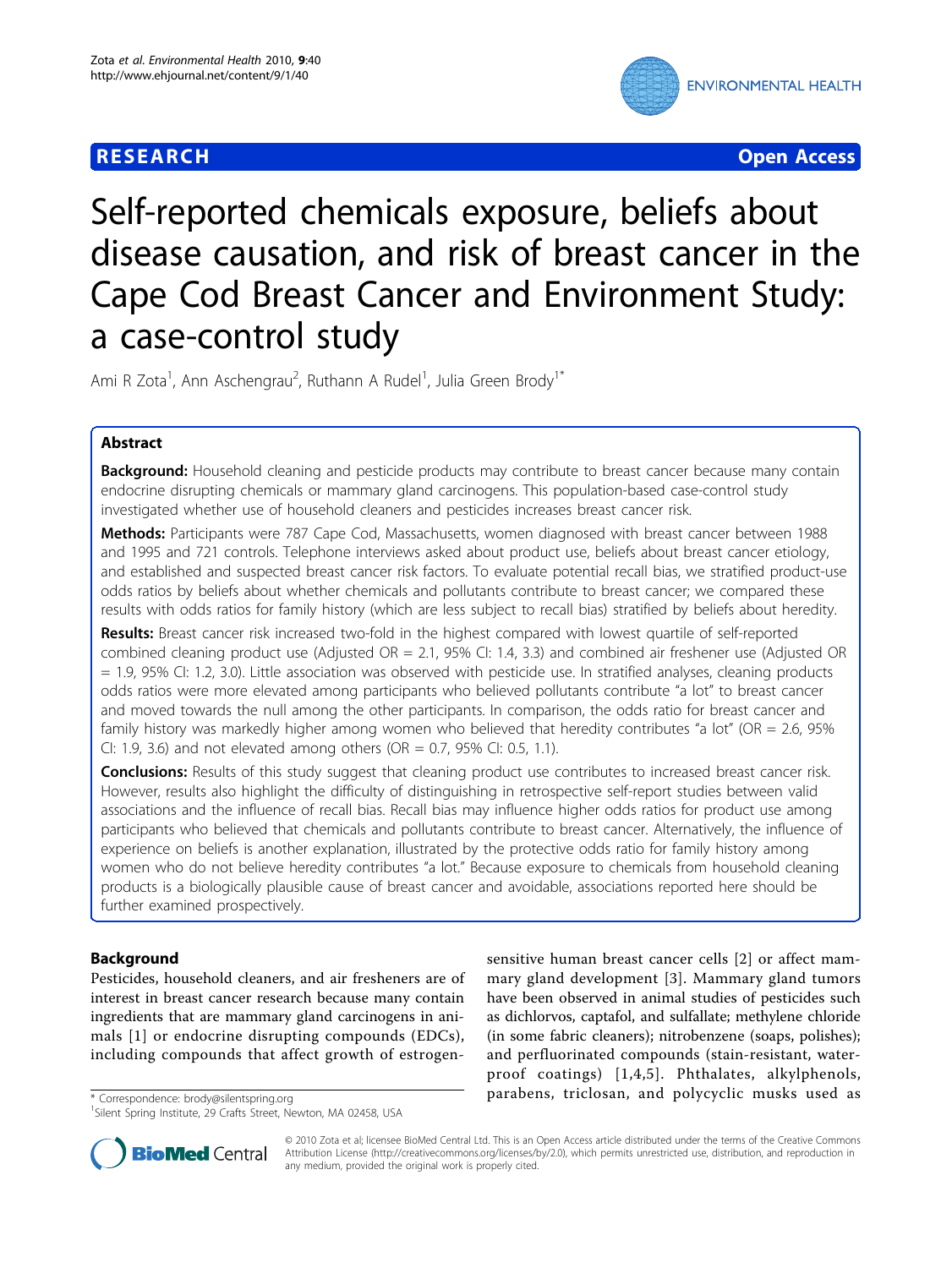surfactants, solvents, preservatives, antimicrobials, and fragrances have shown weak estrogenic or anti-androgenic effects in both in vitro and in vivo tests [\[4-](#page-13-0)[16\]](#page-14-0). Pesticides identified as EDCs include dichlorodiphenyl trichloroethane (DDT), chlordane, methoxychlor, atrazine, lindane (lice control), vinclozolin and benomyl (fungicides), and several current use insecticides such as cypermethin [[6-13\]](#page-14-0). When given early in life, atrazine, nonylphenol, perfluorinated compounds, and the plastics monomer bisphenol A influence rat mammary gland development in a way that may affect tumor susceptibility [[14](#page-14-0)-[18\]](#page-14-0). These chemicals are widely used and many have been detected in blood and urine from a representative sample of the US population; concentrations vary over several orders of magnitude [[19-26](#page-14-0)]. In household air and dust and women's urine tested in the Cape Cod Breast Cancer and Environment Study, we detected an average of 26 EDCs per home, including 27 pesticides and a variety of estrogenic phenols from household cleaners [[27\]](#page-14-0). Taken together, the laboratory studies of biological activity and evidence of widespread human exposure suggest that use of products containing mammary gland carcinogens or EDCs may contribute to breast cancer in humans.

No epidemiological studies we know of have reported on the relationship between cleaning product use and breast cancer, and previous breast cancer studies of pesticides have been largely limited to organochlorine compounds [\[28\]](#page-14-0). Organochlorine studies have been mostly null, but interpretation is limited because proxies of exposure were measured in blood taken years after the compounds were banned in the US, often in older women and after diagnosis [\[29](#page-14-0)]. In a study that avoids these limitations by using archived blood collected from young women in 1959 to 1967, Cohn et al. [[30\]](#page-14-0) reported five-fold higher breast cancer risk among women who had the highest residues of DDT and were exposed before they were 14 years old. In addition, the Long Island Breast Cancer Study found 30% higher breast cancer risk among women who reported the highest home pesticide use [\[31\]](#page-14-0). Self-reported product use, such as the Long Island measures, has the potential to represent exposure over many years to a wide range of compounds; although retrospective reports may be biased by differential reporting accuracy between cases and controls [\[32](#page-14-0)].

To investigate the relationship between use of cleaning and pesticide products and risk of breast cancer, while considering possible recall bias, we conducted a casecontrol study of breast cancer and self-reported product use on Cape Cod, Massachusetts, in which we also measured beliefs about breast cancer causation, a possible source of recall bias. Cape Cod is a coastal peninsula where breast cancer incidence has been elevated. Annual

female breast cancer incidence in 2002 - 2006 was 151.0 per 100,000 (95% CI 142.6 - 159.8) [[33\]](#page-14-0). The pattern of higher incidence in Cape Cod towns than elsewhere in Massachusetts dates to the initiation of the state cancer registry in 1982 [\[34](#page-14-0)]. In the Collaborative Breast Cancer Study, risk was elevated among Cape Cod women compared with other Massachusetts participants after controlling for breast cancer risk factors [[35](#page-14-0)]. In the Cape Cod Breast Cancer and Environment Study case-control study, longer years of residence on Cape Cod was associated with higher risk after controlling for established breast cancer risk factors [[36\]](#page-14-0).

# Methods

# Study population

Details of the Cape Cod Study have been described previously [[37](#page-14-0)]. Briefly, we conducted a case-control study of invasive breast cancer occurring on Cape Cod in 1988-1995. Cases were female permanent residents of Cape Cod for at least six months before a breast cancer diagnosis reported to the Massachusetts Cancer Registry (MCR). Controls were female permanent Cape Cod residents during the same years, had resided there at least six months, and were frequency matched to cases on decade of birth and vital status. Controls under 65 years of age were selected using random digit dialing; controls over 65 years of age were randomly selected from the Centers for Medicare and Medicaid Services (CMS).

The Cape Cod Study expands on a study of breast cancer and tetrachloroethylene (PCE) in drinking water [[38](#page-14-0)]. Cases diagnosed in 1988-1993 in eight towns and their controls were interviewed in 1997-1998 in the PCE study. Cases diagnosed in 1994-1995 in those eight towns and in 1988-1995 in the remaining seven towns and their controls were interviewed in 1999-2000. Among 1,578 eligible living and deceased cases identified by MCR, 1,165 women (74%) or their proxies participated, 228 (14%) could not be located or contacted, and 185 (12%) refused to participate. Among 1,503 eligible controls, 1,016 (68%) participated.

For the present analysis, we excluded 368 cases and 287 controls who were interviewed by proxy, and 10 cases and eight controls who were missing data for one or more key analytic variables. Given that most women for whom we obtained proxy interviews were deceased, excluded women were older, and, consistent with being older, they were less educated. Within the included or excluded groups, cases and controls did not differ demographically, suggesting no selection bias. Exclusions left 787 cases and 721 controls for pesticide analyses. Cleaning product questions were asked only in 1999-2000 interviews, resulting in 413 cases and 403 controls for whom these data were available.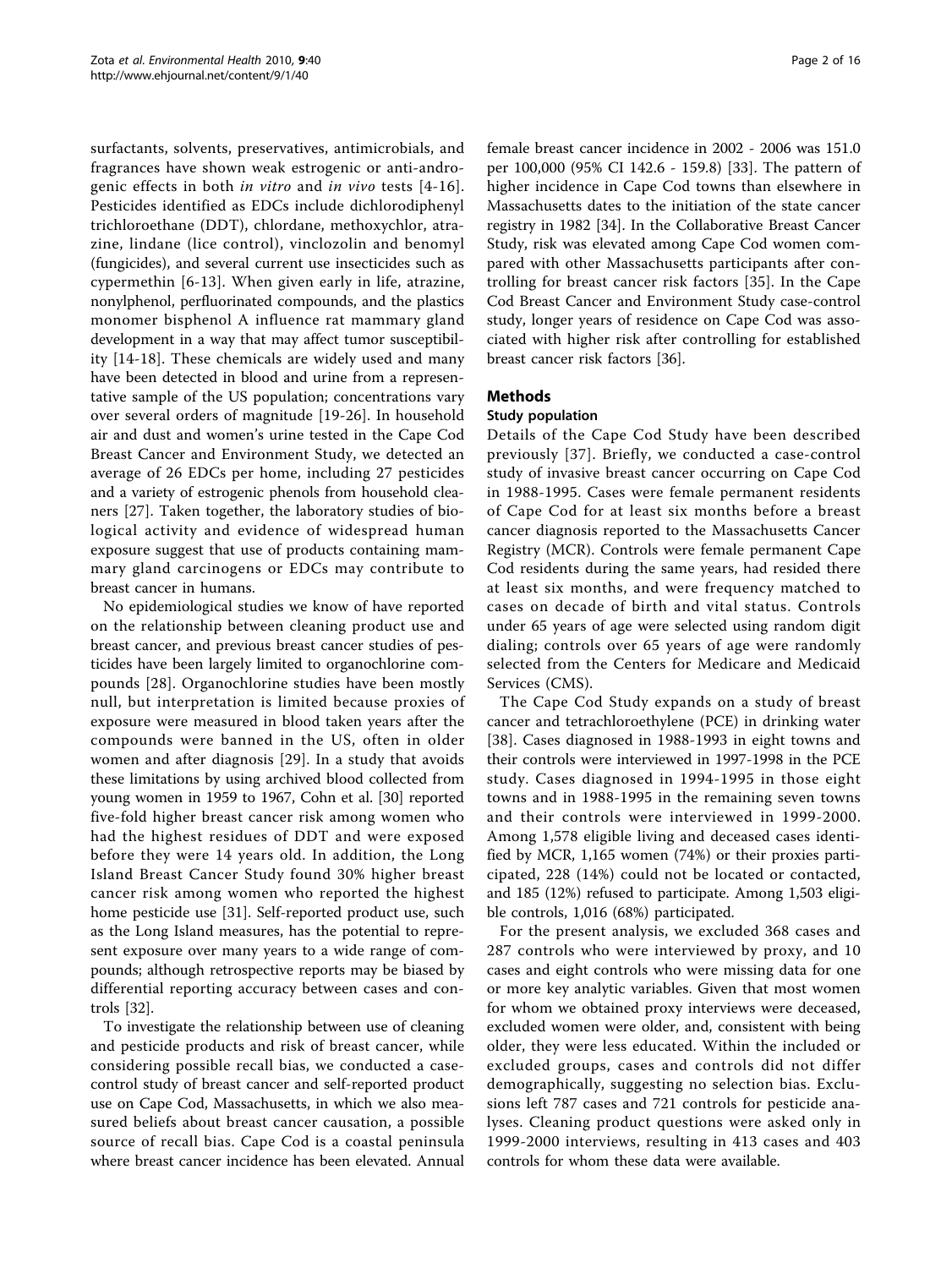We obtained permission to use confidential data from MCR, CMS, and hospitals where cases were diagnosed. The Boston University Institutional Review Board and Massachusetts Department of Public Health Human Research Review Committee approved the study protocol. Participants were asked for informed consent at the outset of interviews.

## Interviews

Trained telephone interviewers administered a structured questionnaire on established and hypothesized breast cancer risk factors including family history of breast cancer, menstrual and reproductive history, height, weight, alcohol and tobacco use, physical activity, pharmaceutical hormone use, and education. Information on residential cleaning product and pesticide use was obtained. Participants in 1999-2000 interviews were asked about five categories of cleaning products, including solid and spray air fresheners, surface cleaners, oven cleaners, and mold/mildew products. All participants were asked about use of 10 categories of pesticides in and around their homes, including insecticides, lawn care, herbicides, lice control, insect repellents, and pest control on pets. The 1999-2000 interviews asked about mothballs and treatments for termites and carpenter ants. Participants were first asked if the product was ever used in their home. Participants were then asked to estimate frequency of use using predefined categories. To exclude exposures after diagnosis or index year, participants were asked to report the first and last years of use for pesticides, and use before their diagnosis or index year for cleaning products. At the end of the interview, participants were asked about their beliefs about four factors that may contribute to breast cancer: heredity, diet, chemicals and pollutants in the air or water, and a woman's reproductive or breastfeeding history. Participants were asked whether each contributes to breast cancer "a lot, a little, or not at all." "Don't know" responses were coded. Interview questions can be viewed at [http://silentspring.org/cape-cod-breast-cancer](http://silentspring.org/cape-cod-breast-cancer-and-environment-study-survey-instruments)[and-environment-study-survey-instruments.](http://silentspring.org/cape-cod-breast-cancer-and-environment-study-survey-instruments)

## Statistical analysis

Unconditional logistic regression was used to calculate odds ratios (ORs) and 95% confidence intervals (CIs). The following "core" matching variables and potential confounders were included in adjusted odds ratio analyses based on *a priori* consideration of the research design and well-established breast cancer risk factors: age at diagnosis or index year, education, family history of breast cancer in a first degree female relative, breast cancer diagnosis prior to the current diagnosis or index year, and age at first live or still birth  $(≥ 30$  years of age or nulliparous vs. < 30 years of age). Pesticide analyses were adjusted for study (PCE or Cape study). Missing values for family history for 45 (3%) participants were imputed as "no." The percent missing information on family history did not differ between cases and controls. The following potential confounders were evaluated: mammography use, medical radiation, lactation, hormone replacement therapy, oral contraceptive use, diethylstilbestrol exposure, body mass index, smoking, alcohol consumption, teen and adult physical activity, race, marital status, and religion. None of these variables changed the "core"-adjusted odds ratio estimates by  $\geq$  10%, so they were not included in final models.

We evaluated ever vs. never use and categorical variables reflecting frequency of use. "Never users" of each product type formed the reference group. If a participant reported ever using a product but the frequency was missing, frequency was imputed as the median for that product. To aggregate "like" exposures, three variables were constructed by summing frequency of use for two types of air fresheners, five types of cleaning products, and eight types of pesticides. Aggregated scores were divided into quartiles based on the distribution of controls. The lowest quartile constituted the reference group. Tests for trends were conducted by modeling ordinal terms for categories of product use or quartiles in the multivariate model.

Because participants' awareness of a hypothesis may bias exposure reporting [\[39](#page-14-0)], we evaluated differences in beliefs about disease causation between cases and controls using the chi square test. We evaluated differences in product-use odds ratios by beliefs about whether chemicals/pollutants contribute to breast cancer by 1) including an interaction term for beliefs and product use in the final model and 2) stratifying by beliefs. Beliefs were dichotomized as those who said chemicals/ pollutants contribute to breast cancer "a lot" versus "a little," "not at all," or "don't know."

Weiss [[40\]](#page-14-0) notes that recall bias is not the only explanation for differences in odds ratios by knowledge or attitudes about a hypothesis; so to aid interpretation of product use results, we conducted a comparison analysis of differences in family history odds ratios by beliefs about whether heredity contributes "a lot" to breast cancer. This comparison is useful, because the accuracy of self-reported family history can be compared with medical records, and the relationship between family history and breast cancer is well-established independent of self-reports. As a sensitivity analysis, we also examined un-stratified and stratified family history odds ratios excluding those subjects who were missing information on family history.

All analyses were conducted in SAS version 9.1 (SAS Institute, Cary, NC). Figures were constructed in R software 2.6.1, (R Foundation for Statistical Computing,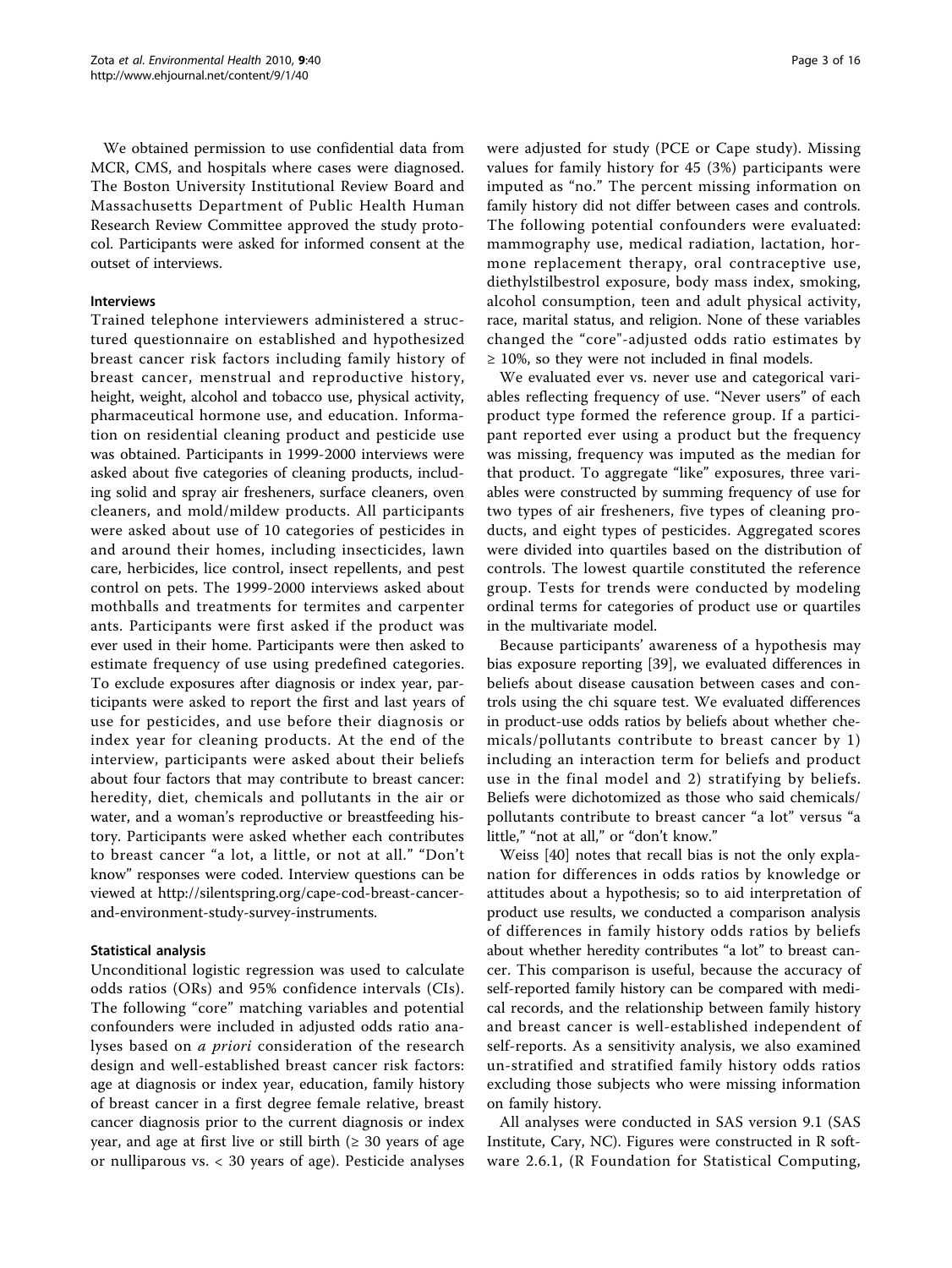Vienna, Austria). Statistical significance was defined by a (two-sided)  $P$  -value of 0.05 or lower.

## Results

Study participants were predominantly white (98%), 60- 80 years of age (60%) with high school or higher education (94%); more cases (25%) than controls (19%) reported a family history of breast cancer. Characteristics of participants are shown in Table 1. Participants in this analysis of product use were demographically

Table 1 Characteristics of Cape Cod Breast Cancer and Environment Study participants with completed pesticide use self-reports

|                                             | Cases       |    | Controls    |    |  |
|---------------------------------------------|-------------|----|-------------|----|--|
|                                             | $(N = 787)$ |    | $(N = 721)$ |    |  |
| Characteristic                              | N           | %  | N           | %  |  |
| Age at diagnosis or index year              |             |    |             |    |  |
| < 50                                        | 128         | 16 | 149         | 21 |  |
| 50-59                                       | 115         | 15 | 129         | 18 |  |
| 60-69                                       | 277         | 35 | 226         | 31 |  |
| 70-79                                       | 221         | 28 | 184         | 26 |  |
| $\geq 80$                                   | 46          | 6  | 33          | 5  |  |
| Education                                   |             |    |             |    |  |
| < High school graduate                      | 36          | 5  | 48          | 7  |  |
| High school graduate                        | 241         | 31 | 226         | 31 |  |
| 1-3 years college/vocational school         | 253         | 32 | 230         | 32 |  |
| College graduate                            | 144         | 18 | 122         | 17 |  |
| Graduate work/degree                        | 113         | 14 | 95          | 13 |  |
| Family history of breast cancer             |             |    |             |    |  |
| Yes                                         | 196         | 25 | 135         | 19 |  |
| No                                          | 591         | 75 | 586         | 81 |  |
| Prior history of breast cancer              |             |    |             |    |  |
| Yes                                         | 48          | 6  | 46          | 6  |  |
| No                                          | 739         | 94 | 675         | 94 |  |
| Age at first live or stillbirth             |             |    |             |    |  |
| < 20                                        | 171         | 22 | 122         | 17 |  |
| $20 - 29$                                   | 104         | 13 | 80          | 11 |  |
| > 30                                        | 458         | 58 | 456         | 63 |  |
| Nulliparous                                 | 54          | 7  | 63          | 9  |  |
| Menopause status at diagnosis or index year |             |    |             |    |  |
| Pre-menopause                               | 144         | 19 | 194         | 28 |  |
| Post-menopause                              | 615         | 81 | 505         | 72 |  |
|                                             |             |    |             |    |  |

Data for 27 cases and 18 controls were missing for the "Family history of breast cancer" characteristic. Data for 28 cases and 22 controls were missing for the "Menopause status at diagnosis or index year" characteristic.

similar to characteristics previously reported for all cases and controls, except for being younger and more educated, due to exclusion of proxy interviews [\[37](#page-14-0)].

# Products use

Breast cancer risk increased approximately two-fold in the highest compared with lowest quartile of combined cleaning product use (OR = 2.1, 95% CI: 1.4, 3.3) and combined air freshener use (OR = 1.9, 95% CI: 1.2, 3.0) (Table [2\)](#page-4-0). Ever use of air freshener spray (OR =  $1.2$ , 95% CI: 0.9, 1.8), solid air freshener (OR = 1.7, 95% CI: 1.2, 2.3) or mold/mildew control (OR = 1.7, 95% CI: 1.2, 2.3) was associated with higher risk, with evidence of positive dose response and significant  $P_{\text{trend}}$  for solid air freshener and mold/mildew control with bleach. Surface and oven cleaners were not associated with breast cancer risk.

Combined use of pesticide products was not associated with risk of breast cancer (Table [3](#page-6-0)). Odds ratios for individual pesticide types were null or slightly and nonsignificantly elevated, with the exception of insect repellent use (OR =  $1.5$ , 95% CI: 1.0, 2.3 for most frequent insecticide use compared with never use;  $P_{\text{trend}} =$ 0.05).

## Differences by beliefs about disease causation

Cases and controls differed significantly in beliefs about the role of heredity and of chemicals and pollutants in breast cancer (Table [4\)](#page-8-0). Among controls, 66% said heredity contributes "a lot" compared with 42% of cases (P < 0.01); 57% of controls and 60% of cases said "chemicals and pollutants in the air or water" contribute "a lot"  $(P < 0.05)$ .

In stratified analyses, odds ratios for cleaning products were consistently elevated within the group who said chemicals/pollutants contribute "a lot" to breast cancer, but associations moved towards the null in the other participants (Table [5](#page-9-0)). For example, the odds ratio for the highest quartile of combined cleaning product use was 3.2 (95% CI: 1.8, 5.9) among women who believed chemicals/pollutants contribute "a lot" compared to 1.2 (95% CI: 0.6, 2.6) among others. The interaction was not statistically significant ( $P = 0.25$ ). (However, the interaction term does not detect departures from additivity.)

Similarly, odds ratios for pesticides were higher among participants who believed that chemicals/pollutants contribute "a lot" to breast cancer. For example, the odds ratio for most frequent insect repellent use was 2.0 (95% CI: 1.1, 3.4) in this belief group compared with 0.8 (95% CI: 0.4, 1.6) among others. Pesticide odds ratios stratified by beliefs are shown in Table [6.](#page-11-0)

In addition, a similar pattern was observed in the odds ratios for family history of breast cancer stratified by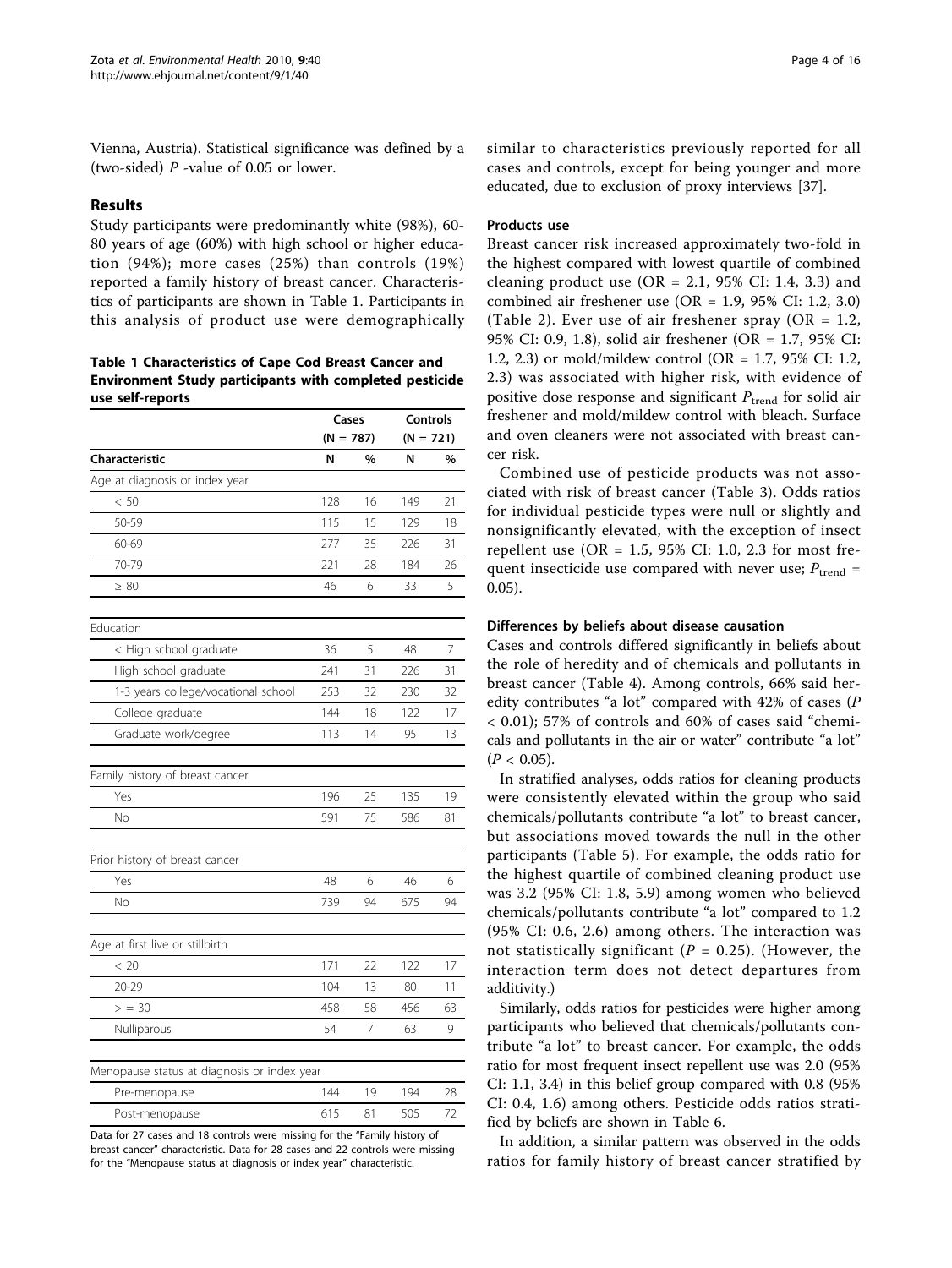<span id="page-4-0"></span>

| .<br><b>Product category</b>                   | Cases (No.) | Controls (No.) | <b>Adjusted OR</b> | 95% CI    | $P_{\text{trend}}$ |
|------------------------------------------------|-------------|----------------|--------------------|-----------|--------------------|
| Combined cleaning product use                  |             |                |                    |           |                    |
| Quartile 1                                     | 91          | 99             | 1.0                | Reference |                    |
| Quartile 2                                     | 100         | 107            | 1.1                | 0.8, 1.7  |                    |
| Quartile 3                                     | 112         | 125            | 1.1                | 0.7, 1.7  |                    |
| Quartile 4                                     | 104         | $70\,$         | 2.1                | 1.4, 3.3  | 0.003              |
|                                                |             |                |                    |           |                    |
| Combined air freshener use (sprays and solids) |             |                |                    |           |                    |
| Quartile 1                                     | 74          | 77             | 1.0                | Reference |                    |
| Quartile 2                                     | 113         | 117            | 1.1                | 0.7, 1.7  |                    |
| Quartile 3                                     | 123         | 138            | 1.0                | 0.7, 1.6  |                    |
| Quartile 4                                     | 101         | 71             | 1.9                | 1.2, 3.0  | 0.02               |
|                                                |             |                |                    |           |                    |
| Air freshener spray                            |             |                |                    |           |                    |
| Never use                                      | 90          | 95             | 1.0                | Reference |                    |
| Any use                                        | 322         | 308            | 1.2                | 0.9, 1.8  |                    |
|                                                |             |                |                    |           |                    |
| < Once a month                                 | 83          | 88             | 1.1                | 0.7, 1.7  |                    |
| Monthly                                        | 47          | 41             | 1.3                | 0.8, 2.3  |                    |
| Weekly                                         | 114         | 110            | 1.3                | 0.8, 1.9  |                    |
| Daily                                          | 78          | 69             | 1.3                | 0.8, 2.1  | 0.15               |
|                                                |             |                |                    |           |                    |
| Solid air freshener                            |             |                |                    |           |                    |
| Never use                                      | 259         | 288            | 1.0                | Reference |                    |
| Any use                                        | 153         | 115            | $1.7\,$            | 1.2, 2.3  |                    |
|                                                |             |                |                    |           |                    |
| < 2 times/year                                 | 50          | 41             | $1.4\,$            | 0.9, 2.2  |                    |
| 2-6 times/year                                 | $77\,$      | 58             | $1.7\,$            | 1.2, 2.6  |                    |
| $\geq$ 7 times/year                            | 26          | 16             | 2.0                | 1.0, 4.0  | 0.001              |
|                                                |             |                |                    |           |                    |
| Oven cleaner                                   |             |                |                    |           |                    |
| Never use                                      | 33          | 33             | 1.0                | Reference |                    |
| Any use                                        | 379         | 370            | 1.0                | 0.6, 1.7  |                    |
|                                                |             |                |                    |           |                    |
| < 2 times/year                                 | 145         | 143            | 1.0                | 0.6, 1.8  |                    |
| 2-6 times/year                                 | 199         | 196            | $1.0\,$            | 0.6, 1.7  |                    |
| $\geq$ 7 times/year                            | 35          | 31             | $1.2\,$            | 0.6, 2.3  | 0.80               |
|                                                |             |                |                    |           |                    |
| Surface cleaner                                |             |                |                    |           |                    |
| Never use                                      | 53          | 54             | 1.0                | Reference |                    |
| Any use                                        | 359         | 348            | 1.1                | 0.7, 1.7  |                    |
|                                                |             |                |                    |           |                    |
| < Once a month                                 | 61          | 60             | $1.0\,$            | 0.6, 1.6  |                    |
| Monthly                                        | 57          | 57             | 1.0                | 0.6, 1.8  |                    |
| Weekly                                         | 186         | 171            | $1.2\,$            | 0.8, 1.9  |                    |
| Daily                                          | 55          | 60             | $1.2\,$            | 0.7, 2.2  | 0.22               |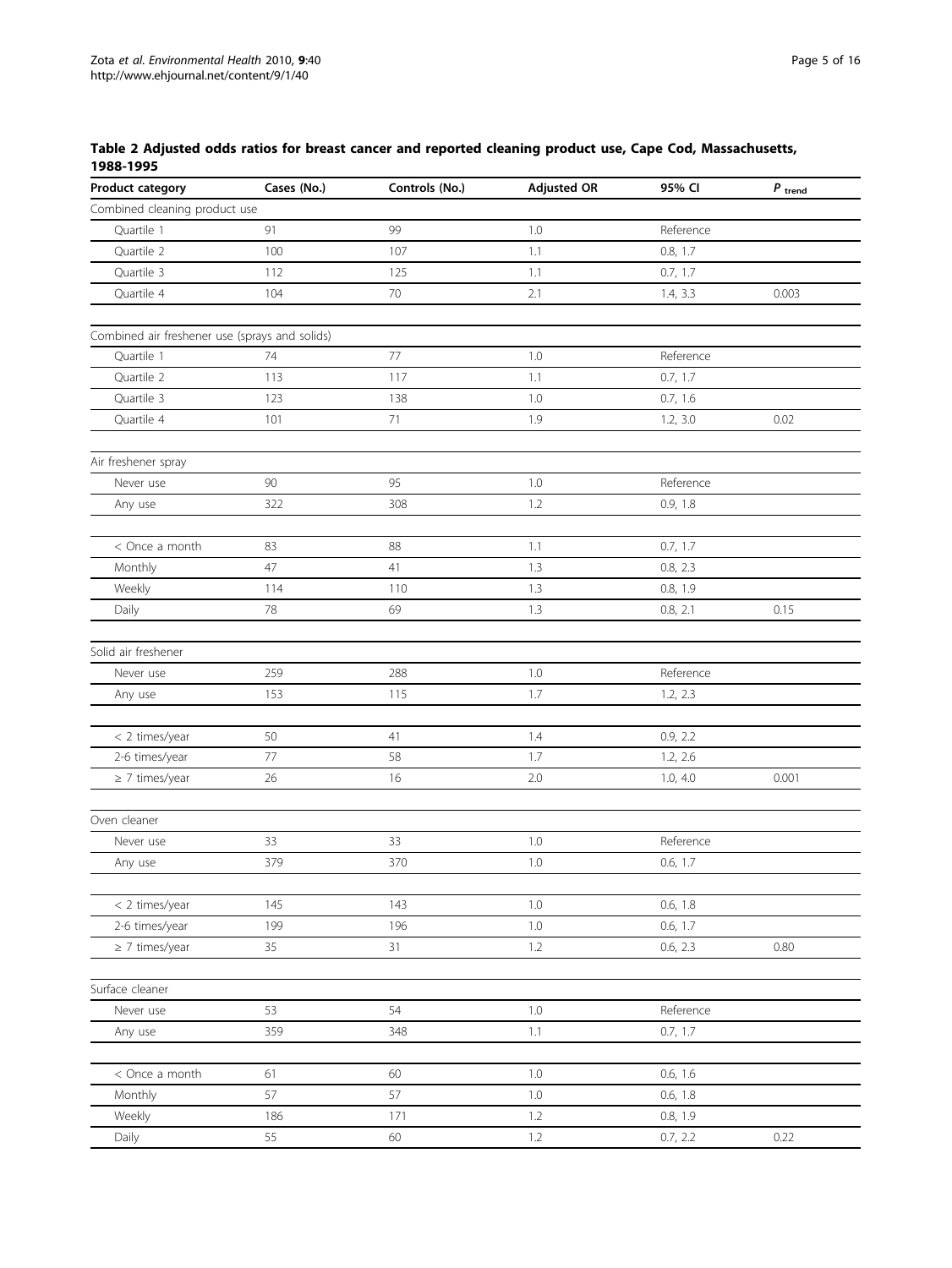| Mold/mildew control             |     |     |     |           |      |  |  |
|---------------------------------|-----|-----|-----|-----------|------|--|--|
| Never use                       | 296 | 322 | 1.0 | Reference |      |  |  |
| Any use                         | 114 | 81  | 1.7 | 1.2, 2.3  |      |  |  |
|                                 |     |     |     |           |      |  |  |
| Mold/mildew control with bleach |     |     |     |           |      |  |  |
| Never use                       | 320 | 334 | 1.0 | Reference |      |  |  |
| Any use                         | 90  | 68  | 1.5 | 1.0, 2.1  |      |  |  |
|                                 |     |     |     |           |      |  |  |
| < Once a month                  | 47  | 38  | 1.2 | 0.8, 2.0  |      |  |  |
| Monthly                         | 14  | 11  | 1.5 | 0.7, 3.5  |      |  |  |
| $\geq$ Weekly                   | 29  | 19  | 2.0 | 1.1, 3.8  | 0.02 |  |  |

Table 2 Adjusted odds ratios for breast cancer and reported cleaning product use, Cape Cod, Massachusetts, 1988-1995 (Continued)

Odds ratios are adjusted for age at diagnosis/reference year, birth decade (six categories), previous breast cancer diagnosis, family history of breast cancer, age at first live or still birth (< 30, ≥ 30/nulliparous), education (five categories). "Combined cleaning product use" combines frequency of use across five product categories: air freshener spray, solid air freshener, oven cleaner, surface cleaner, and mold/mildew control with bleach.

beliefs about heredity as a cause. The odds ratio for breast cancer and family history was markedly higher among women who believed that heredity contributes "a lot" (OR = 2.6, 95% CI: 1.9, 3.6) and not elevated among others (OR = 0.7, 95% CI: 0.5, 1.1, interaction term  $P \lt \theta$ 0.01). The parallel pattern of results for both cleaning products and family history when stratified by relevant beliefs is shown in Figure [1](#page-13-0). (For all participants, the odds ratio for family history was 1.4 (95% CI: 1.1, 1.9)). The un-stratified and stratified effect estimates for family history of breast cancer in adjusted models remain virtually unchanged after removing subjects with imputed values for family history.

## **Discussion**

Women with the highest combined cleaning product use had two-fold increased breast cancer risk compared to those with the lowest reported use. Use of air fresheners and products for mold and mildew control were associated with increased risk. To our knowledge, this is the first published report on cleaning product use and risk of breast cancer.

Some common ingredients of air fresheners and products for mold and mildew have been identified as EDCs or carcinogens, supporting the biological plausibility of the elevated odds ratios we observed [\[1](#page-13-0),[15](#page-14-0),[41-](#page-14-0)[51](#page-15-0)]. EDCs such as synthetic musks and phthalates are commonly used in air fresheners [[19,25](#page-14-0)-[27,43](#page-14-0),[48](#page-14-0),[52-54](#page-15-0)] and antimicrobials, phthalates, and alkylphenolic surfactants are often in mold and mildew products [[19,22-24](#page-14-0),[26](#page-14-0),[27,41,42,44,47](#page-14-0)[,49,55](#page-15-0)]. In addition, air fresheners may contain: terpenes, which can react with background ozone to form formaldehyde, a human carcinogen [[50\]](#page-15-0); benzene and styrene [[51](#page-15-0)], which are animal mammary gland carcinogens [[1\]](#page-13-0); and other chemicals whose mechanisms of action are not understood

[[56\]](#page-15-0). Although exposure levels may be low and EDCs are typically less potent than endogenous hormones, limited knowledge of product formulations, exposure levels, and the biological activity and toxicity of chemical constituents alone and in combination make it difficult to assess risks associated with product use. Additionally, the products we assessed may be proxies for other products that we did not include, and mold/ mildew products may be proxies for exposure to mycotoxins, some of which are EDCs [\[2](#page-13-0)[,57](#page-15-0)-[59](#page-15-0)].

Our results do not corroborate the findings of a Long Island, NY, case-control study [[31](#page-14-0)]. The Long Island study found increased breast cancer risk associated with self-reported overall pesticide use and use of lawn and garden pesticides, but we did not. Neither study found associations for nuisance pest control (roaches, ants, etc.). While we observed increased risk with frequent use of insect repellent, the Long Island study did not. Differences between the studies may be due to differences in pesticide practices in the two regions, greater statistical power in the Long Island study, or differences in the survey instruments. Phthalates and permethrins, which are in some insect repellents, have been identified as EDCs [\[10,13,46](#page-14-0)[,60\]](#page-15-0).

Using interviews to assess product-related exposures, as we did in this study, has several advantages. It is inexpensive, noninvasive, and integrates exposures over many years and to frequently-occurring chemical mixtures. Currently available biological measures cannot achieve these important characteristics.

However, self-reported exposures are subject to multiple sources of error resulting in misclassification. Our questions were cognitively demanding in that they asked participants to report behaviors occurring months to years before. Responses failed to capture use by others, including residues from before the participant moved into the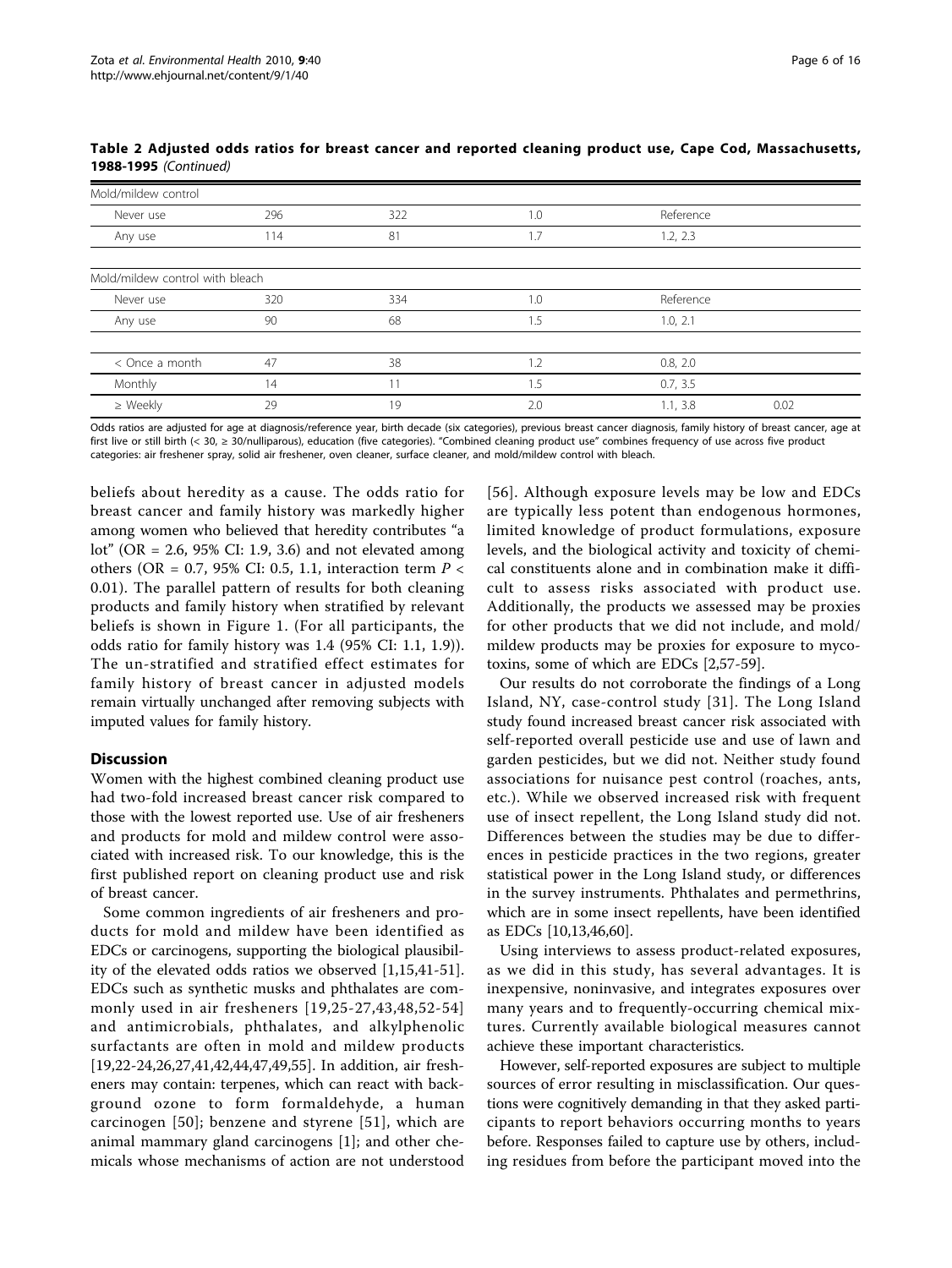| Product category                 | Cases (no.) | Controls (no.) | <b>Adjusted OR</b> | (95% CI)  | $P_{\text{trend}}$ |
|----------------------------------|-------------|----------------|--------------------|-----------|--------------------|
| Combined pesticide use           |             |                |                    |           |                    |
| Quartile 1                       | 173         | 152            | 1.0                | Reference |                    |
| Quartile 2                       | 110         | 99             | 1.0                | 0.7, 1.5  |                    |
| Quartile 3                       | 169         | 143            | 1.1                | 0.8, 1.5  |                    |
| Quartile 4                       | 153         | 126            | 1.1                | 0.8, 1.6  | 0.52               |
|                                  |             |                |                    |           |                    |
| Insect or bug control            |             |                |                    |           |                    |
| Never use                        | 161         | 151            | 1.0                | Reference |                    |
| Any use                          | 569         | 514            | 1.1                | 0.9, 1.4  |                    |
|                                  |             |                |                    |           |                    |
| Once or twice                    | 161         | 155            | 1.0                | 0.7, 1.4  |                    |
| 3-10 times                       | 203         | 188            | 1.1                | 0.8, 1.5  |                    |
| $>10$ times                      | 205         | 171            | 1.2                | 0.8, 1.6  | 0.21               |
|                                  |             |                |                    |           |                    |
| Termite or carpenter ant control |             |                |                    |           |                    |
| Never use                        | 293         | 265            | 1.0                | Reference |                    |
| Any use                          | 165         | 161            | 0.9                | 0.6, 1.2  |                    |
| Once or twice                    | 105         | 85             | 1.0                | 0.7, 1.5  |                    |
| 3-10 times                       | 35          | 49             | 0.6                | 0.4, 1.0  |                    |
| $>10$ times                      | 25          | 27             | 0.8                | 0.4, 1.4  | 0.11               |
|                                  |             |                |                    |           |                    |
| Mosquito control                 |             |                |                    |           |                    |
| Never use                        | 314         | 312            | 1.0                | Reference |                    |
| Any use                          | 91          | 87             | 1.0                | 0.7, 1.5  |                    |
|                                  |             |                |                    |           |                    |
| Once or twice                    | 15          | 18             | 0.9                | 0.5.1.9   |                    |
| 3-10 times                       | 35          | 31             | 1.1                | 0.7, 1.9  |                    |
| $> 10$ times                     | 41          | 38             | 1.0                | 0.6, 1.7  | 0.79               |
|                                  |             |                |                    |           |                    |
| Mothball control                 |             |                |                    |           |                    |
| Never use                        | 73          | 91             | 1.0                | Reference |                    |
| Any use                          | 340         | 312            | 1.2                | 0.8, 1.7  |                    |
|                                  |             |                |                    |           |                    |
| $< 5$ times                      | 92          | 90             | 1.2                | 0.8, 1.9  |                    |
| 5-10 times                       | 62          | 73             | 0.9                | 0.6, 1.5  |                    |
| $> 10$ times                     | 186         | 149            | 1.3                | 0.9, 1.9  | 0.29               |
|                                  |             |                |                    |           |                    |
| Lawn care                        |             |                |                    |           |                    |
| Never use                        | 316         | 286            | 1.0                | Reference |                    |
| Any use                          | 408         | 343            | 1.1                | 0.9, 1.3  |                    |
|                                  |             |                |                    |           |                    |
| Once or twice                    | 43          | 35             | 1.2                | 0.7, 1.9  |                    |
| 3-20 times                       | 174         | 136            | $1.2\,$            | 0.9, 1.6  |                    |

# <span id="page-6-0"></span>Table 3 Adjusted odds ratios for breast cancer and residential pesticide use, Cape Cod, Massachusetts, 1988-1995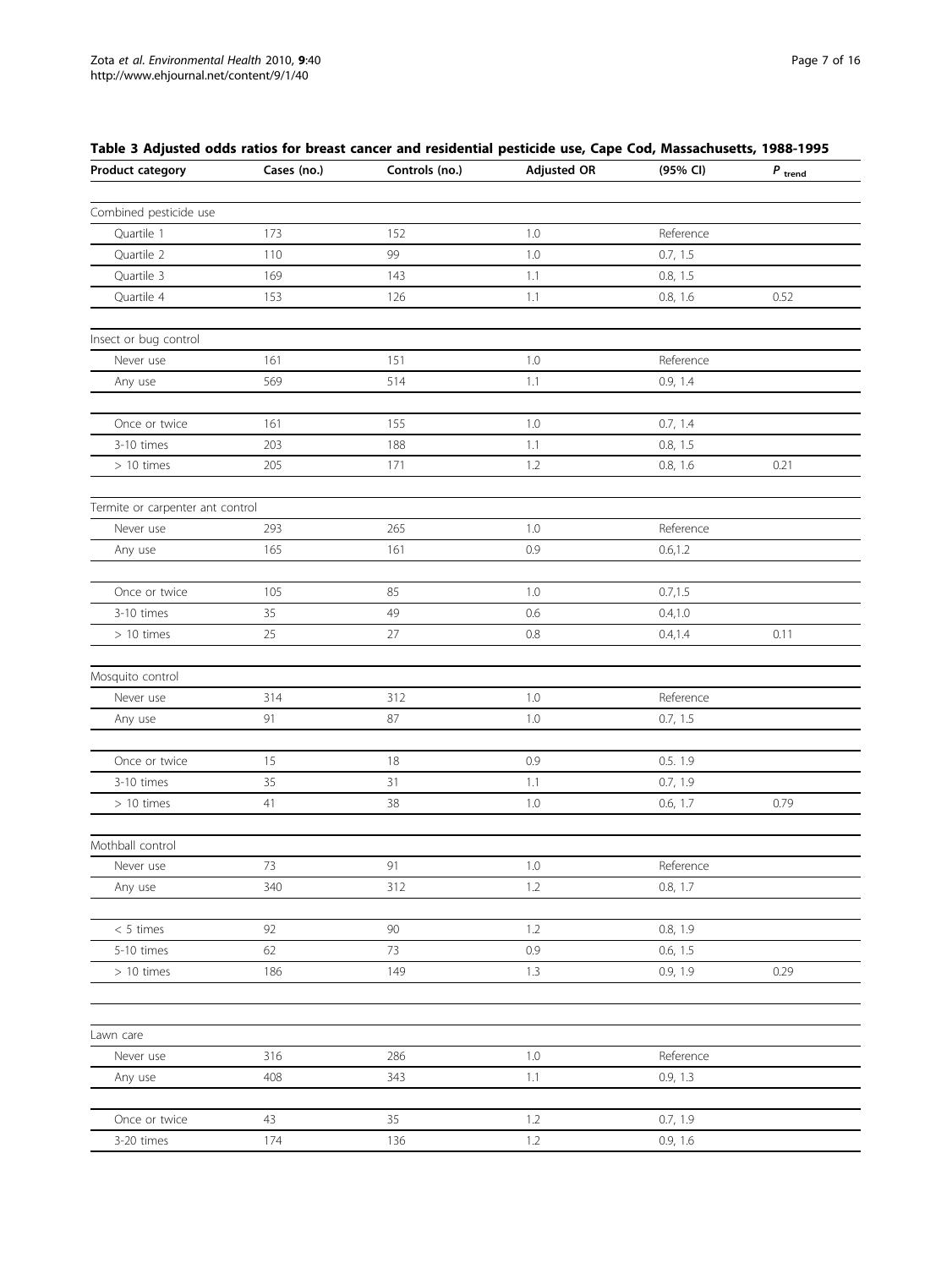| Table 3 Adjusted odds ratios for breast cancer and residential pesticide use, Cape Cod, Massachusetts, 1988-1995 |  |  |  |  |
|------------------------------------------------------------------------------------------------------------------|--|--|--|--|
| (Continued)                                                                                                      |  |  |  |  |

| > 20 times                    | 191 | 172  | 1.0     | 0.7, 1.3  | 0.88 |
|-------------------------------|-----|------|---------|-----------|------|
| Outdoor and indoor plant care |     |      |         |           |      |
| Never use                     | 407 | 359  | 1.0     | Reference |      |
| Any use                       | 334 | 300  | 1.0     | 0.8, 1.2  |      |
|                               |     |      |         |           |      |
| Once or twice                 | 33  | 26   | 1.1     | 0.6, 1.8  |      |
| 3-20 times                    | 158 | 146  | 1.0     | 0.7, 1.3  |      |
| > 20 times                    | 143 | 128  | 1.0     | 0.7, 1.3  | 0.71 |
| Insect repellent              |     |      |         |           |      |
| Never use                     | 286 | 271  | 1.0     | Reference |      |
| Any use                       | 482 | 428  | 1.2     | 0.9, 1.5  |      |
|                               |     |      |         |           |      |
| Rarely                        | 283 | 263  | 1.1     | 0.9, 1.5  |      |
| Sometimes                     | 133 | 115  | 1.2     | 0.9, 1.7  |      |
| Often/Very often              | 66  | 50   | 1.5     | 1.0, 2.3  | 0.05 |
| Lice control                  |     |      |         |           |      |
| Never use                     | 692 | 626  | 1.0     | Reference |      |
| Any use                       | 89  | 83   | 1.2     | 0.8, 1.6  |      |
|                               |     |      |         |           |      |
| Flea collar for pets          |     |      |         |           |      |
| <b>No</b>                     | 257 | 238  | $1.0\,$ | Reference |      |
| Yes                           | 529 | 482  | 1.2     | 0.9, 1.5  |      |
|                               |     |      |         |           |      |
| Flea control for pets         |     |      |         |           |      |
| Never use                     | 465 | 395  | 1.0     | Reference |      |
| Any use                       | 294 | 286  | 1.0     | 0.8, 1.2  |      |
|                               |     |      |         |           |      |
| Once or twice                 | 43  | $41$ | 0.9     | 0.6, 1.5  |      |
| 3-10 times                    | 101 | 109  | 0.9     | 0.6, 1.2  |      |
| $>10$ times                   | 150 | 136  | 1.1     | 0.8, 1.4  | 0.95 |

Odds ratios are adjusted for age at diagnosis/reference year, birth decade (six categories), previous breast cancer diagnosis, family history of breast cancer, age at first live or still birth (< 30, ≥ 30/nulliparous), education (five categories), study (Cape, PCE). "Combined pesticide use" product category includes frequency data for: insect or bug control, lawn care, outdoor and indoor plant care, insect repellent, flea control on pets. Product use for termite or carpenter ant control, mosquito control, and mothball control not included because they were only assessed in study participants from the 1999-2000 interviews.

residence; exposures specific to critical periods such as adolescence; exposures outside the home; or all products that contain the chemicals of interest. Although we asked about the first and most recent years of pesticide use, we considered the quality of these data inadequate to evaluate effects of duration of use. Much of the error resulting from limitations in exposure measurement is likely nondifferential, biasing odds ratios toward the null.

Self-reports are also vulnerable to bias from differential recall between cases and controls. Women diagnosed with breast cancer may have searched their history for explanations, priming greater recall of product use than for controls. Werler [[39\]](#page-14-0), among others, hypothesizes that this type of bias occurs when cases are aware of the study hypothesis, resulting in higher exposure reporting and, consequently, an elevated odds ratio. We empirically investigated this possibility by stratifying odds ratios by beliefs about breast cancer causes, and, consistent with Werler's hypothesis, we observed higher odds ratios for product use among women who believe chemicals and pollution contribute "a lot" to breast cancer than among others.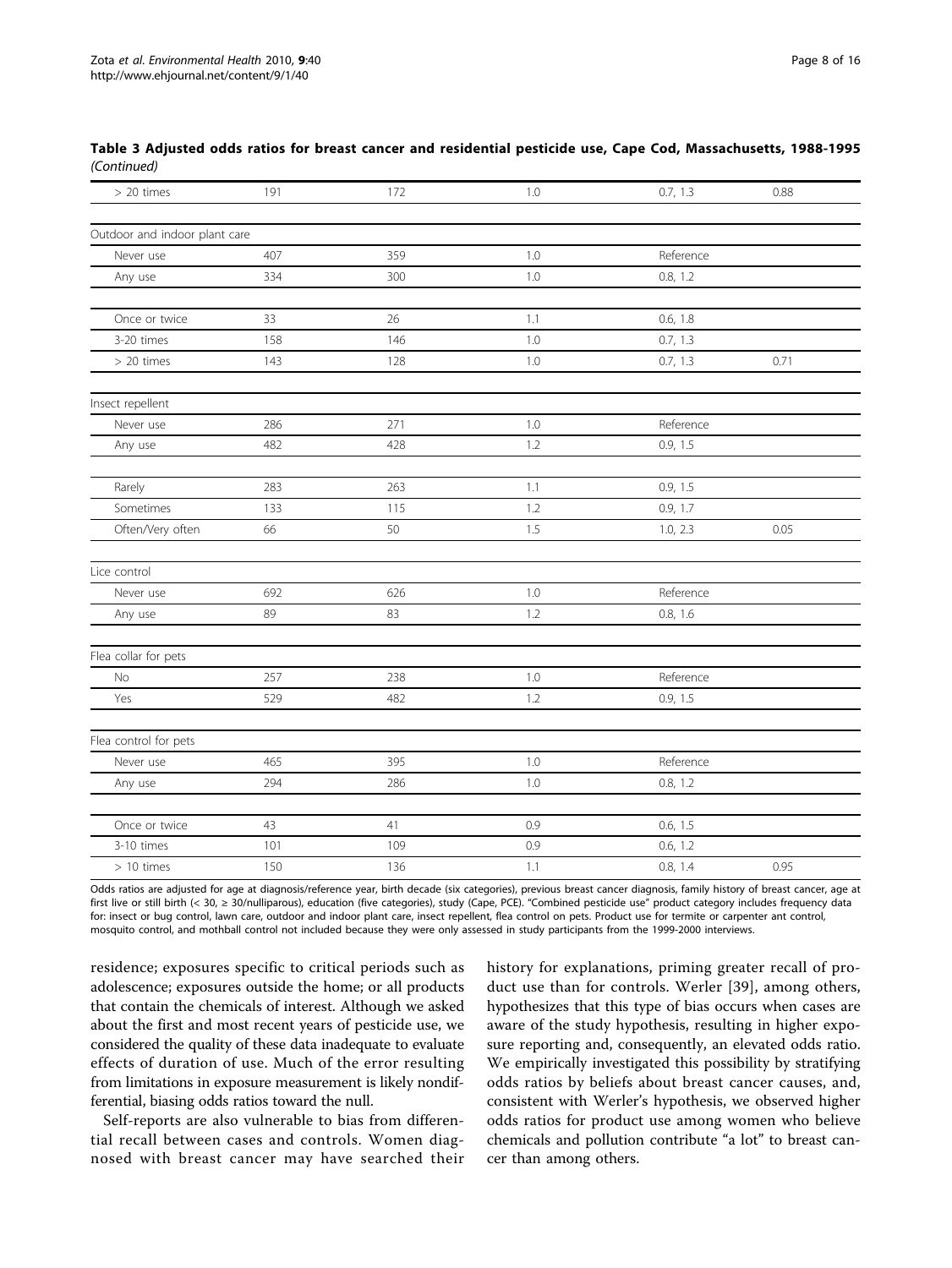|                                                |            | Cases |      | <b>Controls</b> |                |
|------------------------------------------------|------------|-------|------|-----------------|----------------|
| How much does  contribute to breast cancer?    |            | No.   | $\%$ | No.             | $\%$           |
| Heredity                                       | A lot      | 331   | 42   | 474             | 66 **          |
|                                                | A little   | 295   | 37   | 163             | 23             |
|                                                | Not at all | 99    | 13   | 36              | 5              |
|                                                | Don't know | 62    | 8    | 48              | 7              |
|                                                |            |       |      |                 |                |
| <b>Diet</b>                                    | A lot      | 217   | 28   | 205             | 28             |
|                                                | A little   | 327   | 42   | 294             | 41             |
|                                                | Not at all | 160   | 20   | 125             | 17             |
|                                                | Don't know | 83    | 11   | 97              | 13             |
|                                                |            |       |      |                 |                |
| Chemicals and pollutants in the air or water   | A lot      | 476   | 60   | 412             | $57 *$         |
|                                                | A little   | 188   | 24   | 203             | 28             |
|                                                | Not at all | 53    | 7    | 31              | $\overline{4}$ |
|                                                | Don't know | 70    | 9    | 75              | 10             |
|                                                |            |       |      |                 |                |
| Women's reproductive or breast feeding history | A lot      | 67    | 9    | 70              | 10             |
|                                                | A little   | 262   | 33   | 261             | 36             |
|                                                | Not at all | 245   | 31   | 225             | 31             |
|                                                | Don't know | 213   | 27   | 165             | 23             |
|                                                |            |       |      |                 |                |

<span id="page-8-0"></span>Table 4 Beliefs about the causes of breast cancer by case status, Cape Cod, Massachusetts, 1988-1995

Percentages may not add to 100% because of rounding. Two-sided P value calculated using chi square test; \* indicates P < 0.05 and \*\* indicates P < 0.001.

However, the family history odds ratios stratified by beliefs suggest another interpretation. The much higher family history odds ratios for women who said heredity contributes "a lot" is unlikely to be primarily due to recall bias, given that self-reporting of first degree family members with breast cancer is generally accurate [[61-66\]](#page-15-0). Previous research indicates that over-reporting of first degree breast cancer family history is negligible [[63,65,66\]](#page-15-0) and that some under-reporting by controls in comparison with cases is likely to occur (and could bias odds ratios), but this effect is unlikely to be substantial [[64-66\]](#page-15-0). More likely, our results are primarily driven by cases who formed their belief that heredity does not contribute "a lot" after their own diagnosis, based on their own lack of relatives with breast cancer. Our data support this idea: 36% of cases with no family history said heredity contributes "a lot" to breast cancer compared with 61% of cases who did have a family history (Table [7\)](#page-13-0). In this situation, an odds ratio for women who do not think heredity contributes "a lot" overrepresents cases with no family history, lowering the effect estimate. Thus, our results support Weiss's argument [[40\]](#page-14-0) that limiting estimates to a subgroup based on beliefs about disease causation may introduce error. Among the group who do not believe heredity contributes "a lot" to breast cancer, the odds ratio of 0.7 (95% CI: 0.5, 1.1) contrasts sharply with the pooled odds ratio of 2.1 (95% CI: 2.0, 2.2) for first degree family history of breast cancer from previous studies [[67\]](#page-15-0). Generally, Weiss argues, effect estimates based on one belief or knowledge subgroup lack precision and may underestimate the true effect, since they are limited to smaller numbers and not representative of the study population [[40\]](#page-14-0).

The divergent odds ratios in the stratified analysis for family history, which is not likely affected much by recall bias, warns us that the elevated odds ratios for cleaning products should not be too quickly dismissed as resulting from recall bias, since an alternative interpretation is that women's beliefs about disease causation result from their experience. Women who have been intensive product users and are then diagnosed with breast cancer may form the belief that chemicals influenced their risk, or they may be sensitized to news media stories about associations between chemicals and disease and form beliefs from this experience. Social scientists have studied the phenomenon of health beliefs formed from experience in a variety of settings, including the emergence of beliefs about environmental causation among breast cancer activists [\[68\]](#page-15-0).

Furthermore, the substantial underestimate of risk for family history among women who said heredity does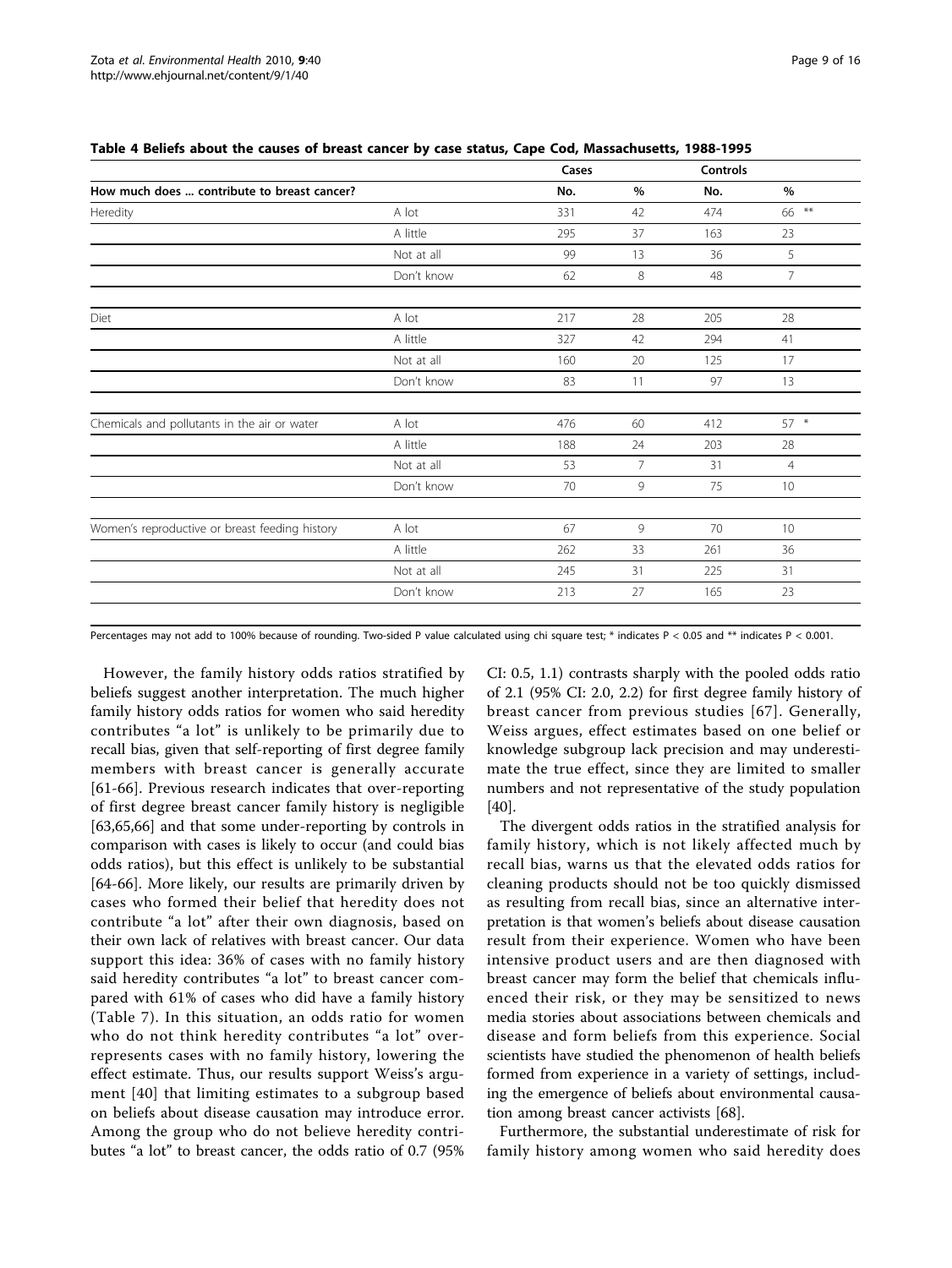|                                                | Beliefs about environmental chemicals/pollutants and breast cancer |                     |         |                             |        |                |                |         |           |                     |
|------------------------------------------------|--------------------------------------------------------------------|---------------------|---------|-----------------------------|--------|----------------|----------------|---------|-----------|---------------------|
|                                                |                                                                    | Contributes "a lot" |         | Does not contribute "a lot" |        |                |                |         |           |                     |
| <b>Product category</b>                        | Cases (no.)                                                        | Controls (no.)      | Adj. OR | 95% Cl $P$ <sub>trend</sub> |        | Cases (no.)    | Controls (no.) | Adj. OR | 95% CI    | $P_{\text{ trend}}$ |
| Combined cleaning product use                  |                                                                    |                     |         |                             |        |                |                |         |           |                     |
| Quartile 1                                     | 39                                                                 | 55                  | 1.0     | Ref.                        |        | 52             | 44             | 1.0     | Ref.      |                     |
| Quartile 2                                     | 58                                                                 | 69                  | 1.4     | 0.8, 2.4                    |        | 42             | 38             | 0.9     | 0.5, 1.8  |                     |
| Quartile 3                                     | 71                                                                 | 74                  | 1.6     | 0.9, 2.8                    |        | 41             | 51             | 0.8     | 0.4, 1.4  |                     |
| Quartile 4                                     | 77                                                                 | 47                  | 3.2     | 1.8, 5.9                    | 0.0001 | 27             | 23             | 1.2     | 0.6, 2.6  | 0.96                |
| Combined air freshener use (sprays and solids) |                                                                    |                     |         |                             |        |                |                |         |           |                     |
| Quartile 1                                     | 34                                                                 | 43                  | 1.0     | Ref.                        |        | 40             | 34             | 1.0     | Ref.      |                     |
| Quartile 2                                     | 67                                                                 | 71                  | 1.3     | 0.7, 2.4                    |        | 46             | 46             | 0.9     | 0.5, 1.7  |                     |
| Quartile 3                                     | 76                                                                 | 86                  | 1.3     | 0.7, 2.2                    |        | 47             | 52             | 0.8     | 0.4, 1.6  |                     |
| Quartile 4                                     | 69                                                                 | 46                  | 2.4     | 1.3, 4.5                    | 0.01   | 32             | 25             | 1.4     | 0.7, 3.0  | 0.53                |
| Air freshener spray                            |                                                                    |                     |         |                             |        |                |                |         |           |                     |
| Never use                                      | 44                                                                 | 50                  | 1.0     | Ref.                        |        | 46             | 45             | 1.0     | Ref.      |                     |
| Any use                                        | 203                                                                | 196                 | 1.3     | 0.8, 2.1                    |        | 119            | 112            | 1.2     | 0.7, 2.0  |                     |
| < Once a month                                 | 50                                                                 | 57                  | 1.1     | 0.6, 2.0                    |        | 33             | 31             | 1.1     | 0.6, 2.2  |                     |
| Monthly                                        | 32                                                                 | 32                  | 1.2     | 0.6, 2.3                    |        | 15             | 9              | 1.9     | 0.7, 5.0  |                     |
| Weekly                                         | 71                                                                 | 62                  | 1.5     | 0.8, 2.6                    |        | 43             | 48             | 1.0     | 0.6, 2.0  |                     |
| Daily                                          | 50                                                                 | 45                  | 1.4     | 0.8, 2.7                    | 0.12   | 28             | 24             | 1.2     | 0.6, 2.6  | 0.66                |
| Solid air freshener                            |                                                                    |                     |         |                             |        |                |                |         |           |                     |
| Never use                                      | 144                                                                | 174                 | 1.0     | Ref.                        |        | 115            | 114            | 1.0     | Ref.      |                     |
| Any use                                        | 102                                                                | 72                  | 1.9     | 1.3, 2.9                    |        | 51             | 43             | 1.4     | 0.8, 2.3  |                     |
| $<$ 2/year                                     | 27                                                                 | 28                  | 1.3     | 0.7, 2.3                    |        | 23             | 13             | 1.9     | 0.9, 4.1  |                     |
| 2-6/year                                       | 58                                                                 | 32                  | 2.6     | 1.6, 4.4                    |        | 19             | 26             | 0.9     | 0.4, 1.8  |                     |
| $\geq$ 7/year                                  | 17                                                                 | 12                  | 1.7     | 0.8, 3.9                    | 0.0007 | 9              | $\overline{4}$ | 2.8     | 0.8, 10.2 | 0.31                |
| Oven cleaner                                   |                                                                    |                     |         |                             |        |                |                |         |           |                     |
| Never use                                      | 11                                                                 | 19                  | 1.0     | Ref.                        |        | 22             | 14             | 1.0     | Ref.      |                     |
| Any use                                        | 236                                                                | 227                 | 1.8     | 0.8, 4.0                    |        | 143            | 143            | 0.6     | 0.3, 1.2  |                     |
| $<$ 2/year                                     | 96                                                                 | 86                  | 2.0     | 0.9, 4.6                    |        | 49             | 57             | 0.4     | 0.1, 1.3  |                     |
| 2-6/year                                       | 112                                                                | 121                 | 1.5     | 0.6, 34                     |        | 87             | 75             | 0.7     | 0.3, 1.5  |                     |
| $\geq$ 7/year                                  | 28                                                                 | 20                  | 2.4     | 0.9, 6.5                    | 0.58   | $\overline{7}$ | 11             | 0.4     | 0.1, 1.3  | 0.73                |
| Surface cleaner                                |                                                                    |                     |         |                             |        |                |                |         |           |                     |
| Never use                                      | 29                                                                 | 36                  | 1.0     | Ref.                        |        | 24             | 18             | 1.0     | Ref.      |                     |
| Any use                                        | 218                                                                | 209                 | 1.5     | 0.9, 2.7                    |        | 141            | 139            | 0.7     | 0.4, 1.5  |                     |
| < Once a month                                 | 23                                                                 | 30                  | 0.9     | 0.4, 1.9                    |        | 38             | 30             | 0.9     | 0.4, 2.0  |                     |
| Monthly                                        | 39                                                                 | 36                  | 1.5     | 0.7, 3.1                    |        | 18             | 21             | 0.6     | 0.2, 1.4  |                     |
| Weekly                                         | 120                                                                | 103                 | 1.7     | 1.0, 3.0                    |        | 66             | 68             | 0.7     | 0.3, 1.5  |                     |

# <span id="page-9-0"></span>Table 5 Adjusted odds ratios for breast cancer and cleaning product use stratified by disease causation beliefs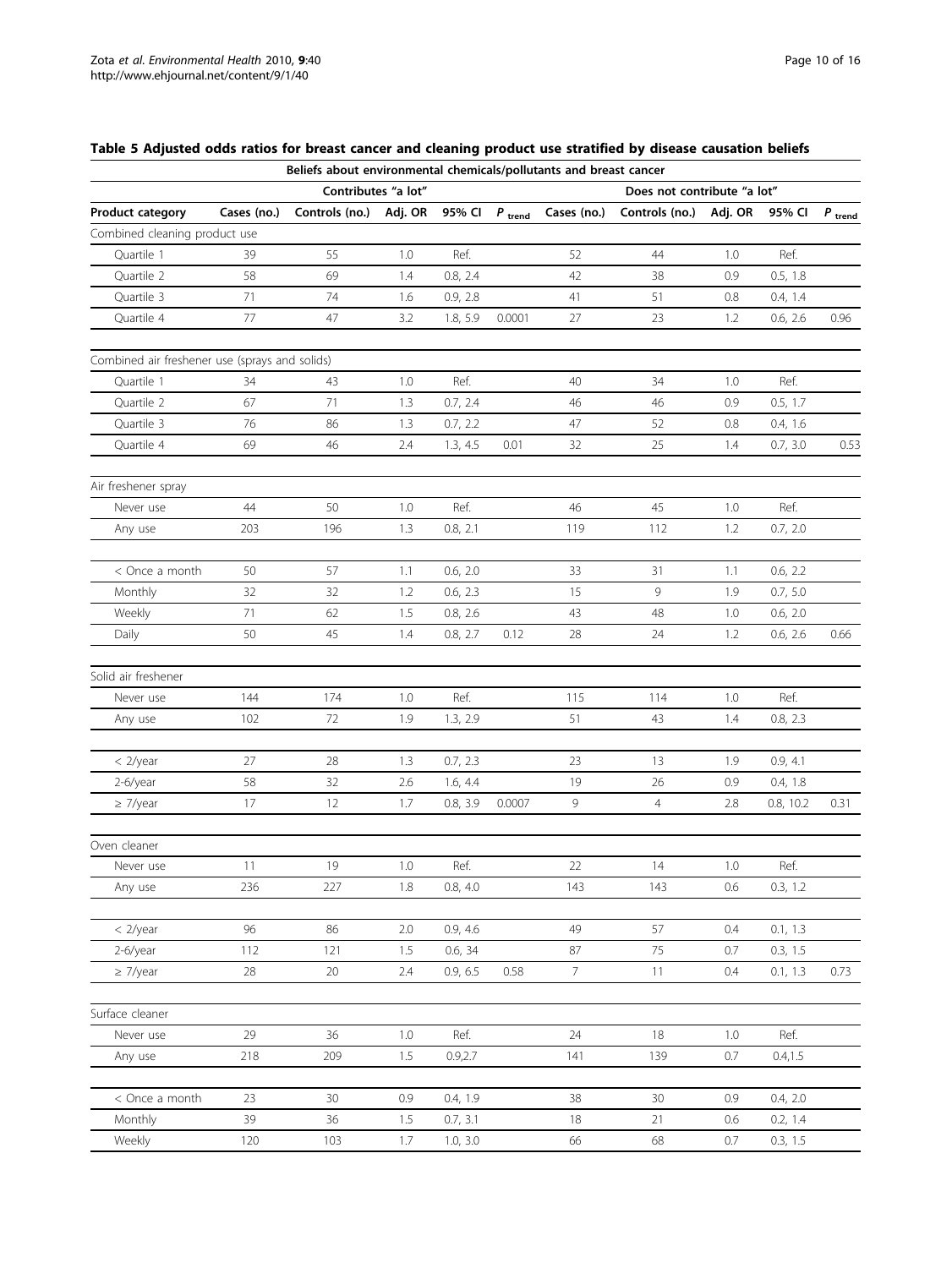| Daily                           | 36  | 40  | 1.7 | 0.8, 3.6 | 0.02  | 19             | 20             | 0.8 | 0.3, 2.1 | 0.45 |
|---------------------------------|-----|-----|-----|----------|-------|----------------|----------------|-----|----------|------|
| Mold/mildew control             |     |     |     |          |       |                |                |     |          |      |
| Never use                       | 166 | 197 | 1.0 | Ref.     |       | 130            | 125            | 1.0 | Ref.     |      |
| Any use                         | 80  | 49  | 2.1 | 1.4, 3.3 |       | 34             | 32             | 1.1 | 0.6, 2.0 |      |
| Mold/mildew control with bleach |     |     |     |          |       |                |                |     |          |      |
| Never use                       | 179 | 202 | 1.0 | Ref.     |       | 141            | 132            | 1.0 | Ref.     |      |
| Any use                         | 67  | 44  | 1.8 | 1.2, 2.9 |       | 23             | 24             | 1.0 | 0.5, 2.0 |      |
|                                 |     |     |     |          |       |                |                |     |          |      |
| < Once a month                  | 33  | 25  | 1.4 | 0.8, 2.5 |       | 14             | 13             | 1.1 | 0.5, 2.4 |      |
| Monthly                         | 10  | 7   | 1.8 | 0.6, 5.1 |       | $\overline{4}$ | $\overline{4}$ | 1.1 | 0.3, 4.7 |      |
| $\geq$ Weekly                   | 24  | 12  | 3.2 | 1.4, 7.1 | 0.002 | 5              | 7              | 0.8 | 0.2, 2.7 | 0.83 |

Table 5 Adjusted odds ratios for breast cancer and cleaning product use stratified by disease causation beliefs (Continued)

Odds ratios are adjusted for age at diagnosis/reference year, birth decade (six categories), previous breast cancer diagnosis, family history of breast cancer, age at first live or still birth (< 30, ≥ 30/nulliparous), education (five categories). "Combined cleaning product use" product category combines frequency of use across five product categories: air freshener spray, solid air freshener, oven cleaner, surface cleaner, and mold/mildew control with bleach.

not contribute "a lot" cautions us against limiting product use analyses to a non-belief subgroup as a strategy for dealing with possible recall bias. In addition, the findings of elevated risk for some cleaning products and not others lends evidence that recall bias may not account for elevated risks, even if it contributes in part, since bias would be expected to similarly influence reporting for all the products.

Studies that rely on questionnaire data can sometimes assess the validity of self-reported data against another metric, such as chemical concentrations in relevant exposure media. For example, Colt et al. [[69\]](#page-15-0) found significant associations between self-reports of type of pest treated and concentrations of specific pesticides in house dust. We collected air, dust, and urine measurements for 120 homes and their residents, but comparison of these data with self-reports was not conducted for several reasons. The number of homes is small, the one-time environmental measurements may not correspond well with product use over years, measurements capture sources other than home product use, and our self-reports cover past residences as well as the sampled homes. Our ambiguous self-report findings point to the value of thoughtfully incorporating environmental chemical measurements into prospective cohort studies such as the National Children's Study and the Sister Study.

Overall strengths of our study are the populationbased design with case identification from the MCR, extensive interviews allowing evaluation of possible confounding by established and hypothesized breast cancer risk factors, and assessment of exposures that extend years before diagnosis and encompass chemicals in use

during the past 30 years as well as the more-studied banned organochlorines. Limitations include loss of information due to deaths of women with less treatable cancers. Also, we lack a truly unexposed reference group, limiting contrast in levels of exposure. The selfreported product use exposures have potential for differential and nondifferential error. We did not have adequate numbers to separately evaluate effects in younger women, though some other studies suggest that environmental pollutants may have greater influence on premenopausal disease [\[28](#page-14-0)].

To our knowledge, this is the first epidemiological study to suggest an association between cleaning product use, in particular air fresheners and products for mold and mildew control, and elevated breast cancer risk. This association is biologically plausible based on ingredients of these products, such as musks, antimicrobials, and phthalates [[1](#page-13-0)-[27,41](#page-14-0)-[49](#page-15-0),[70-73](#page-15-0)], and these reported exposures may be proxies for other un-assessed causative exposures. The modest association and possibility of recall bias make interpretation tentative. Given widespread exposure to cleaning products and scented products, follow-up study is important. Prospective designs, which avoid differential recall, can be helpful. The difficulty of obtaining human evidence on environmental chemicals and breast cancer in the short-term means we must rely more on laboratory evidence as a basis for public health policies to control exposure.

## Conclusions

Laboratory studies have found that many chemicals in home-use pesticides and household cleaning products are mammary gland carcinogens in rodents, influence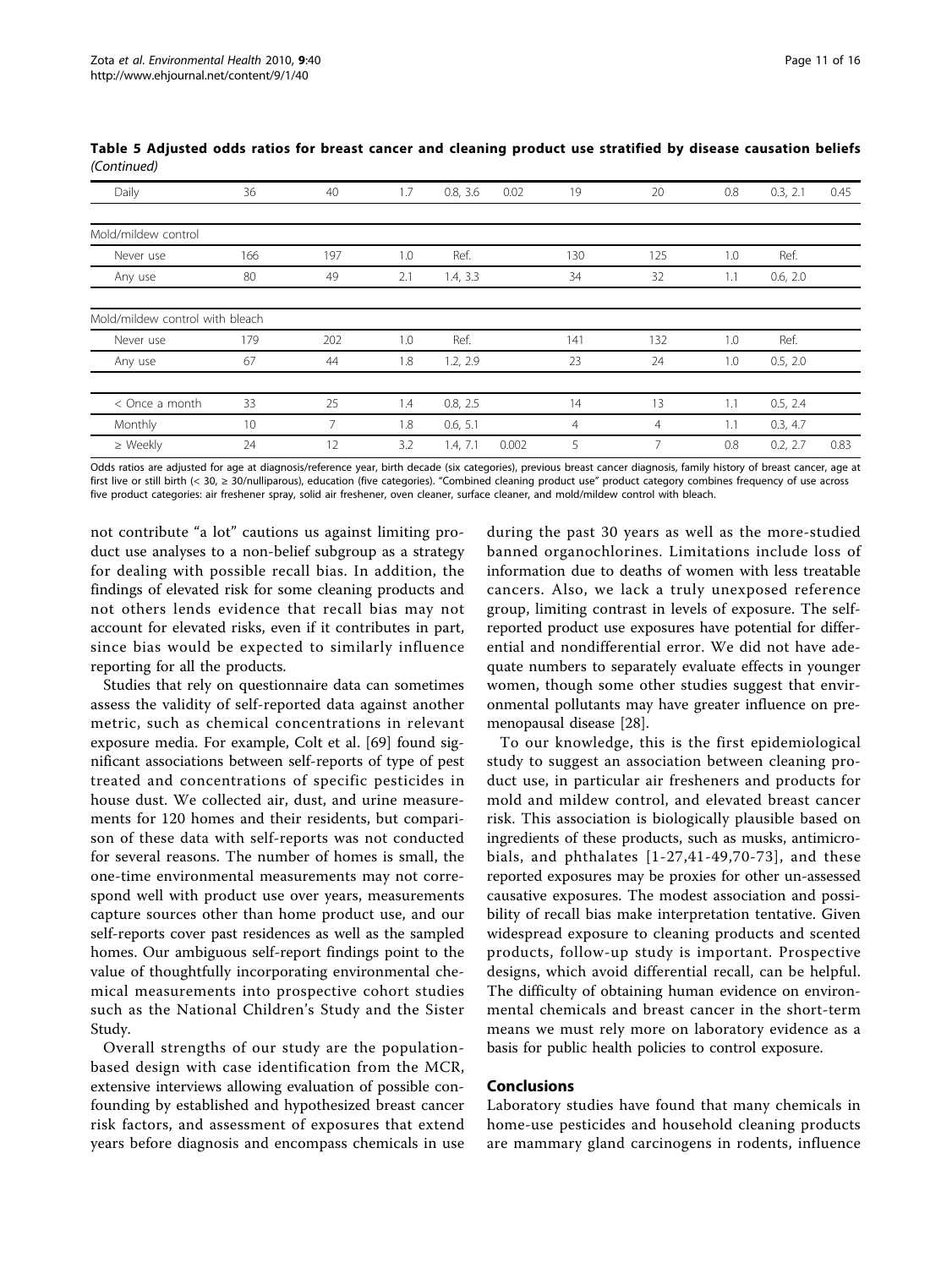|                         | Beliefs about environmental chemicals/pollutants and breast cancer |                     |         |                |      |                             |                |         |                |      |  |
|-------------------------|--------------------------------------------------------------------|---------------------|---------|----------------|------|-----------------------------|----------------|---------|----------------|------|--|
|                         |                                                                    | Contributes "a lot" |         |                |      | Does not contribute "a lot" |                |         |                |      |  |
| Product category        | Cases (no.)                                                        | Controls (no.)      | Adj. OR | 95% Cl P trend |      | Cases (no.)                 | Controls (no.) | Adj. OR | 95% Cl P trend |      |  |
| Combined pesticide use  |                                                                    |                     |         |                |      |                             |                |         |                |      |  |
| Quartile 1              | 91                                                                 | 87                  | 1.0     | Ref.           |      | 82                          | 65             | 1.0     | Ref.           |      |  |
| Ouartile 2              | 66                                                                 | 47                  | 1.5     | 0.9, 2.5       |      | 44                          | 52             | 0.7     | 0.4, 1.1       |      |  |
| Quartile 3              | 104                                                                | 89                  | 1.2     | 0.8, 1.9       |      | 65                          | 54             | 1.0     | 0.6, 1.7       |      |  |
| Quartile 4              | 106                                                                | 75                  | 1.5     | 1.0, 2.4       | 0.16 | 47                          | 51             | 0.7     | 0.4, 1.3       | 0.53 |  |
| Insect or bug control   |                                                                    |                     |         |                |      |                             |                |         |                |      |  |
| Never use               | 81                                                                 | 78                  | 1.0     | Ref.           |      | 80                          | 73             | 1.0     | Ref.           |      |  |
| Any use                 | 367                                                                | 305                 | 1.2     | 0.9, 1.8       |      | 202                         | 209            | 0.9     | 0.6, 1.3       |      |  |
| Once or twice           | 105                                                                | 90                  | 1.1     | 0.7, 1.8       |      | 56                          | 65             | 0.8     | 0.5, 1.3       |      |  |
| 3-10 times              | 130                                                                | 117                 | 1.1     | 0.8, 1.7       |      | 73                          | 71             | 1.0     | 0.6, 1.6       |      |  |
| $>10$ times             | 132                                                                | 98                  | 1.4     | 0.9, 2.1       | 0.12 | 73                          | 73             | 0.9     | 0.6, 1.4       | 0.86 |  |
| Termites/carpenter ants |                                                                    |                     |         |                |      |                             |                |         |                |      |  |
| Never use               | 161                                                                | 146                 | 1.0     | Ref            |      | 132                         | 119            | 1.0     | Ref            |      |  |
| Any use                 | 112                                                                | 102                 | 1.0     | 0.7, 1.4       |      | 53                          | 59             | 0.7     | 0.4, 1.1       |      |  |
| Once or twice           | 68                                                                 | 54                  | 1.1     | 0.7, 1.7       |      | 37                          | 31             | 1.0     | 0.5, 1.7       |      |  |
| 3-10 times              | 28                                                                 | 30                  | 0.9     | 0.5, 1.6       |      | 7                           | 19             | 0.2     | 0.1, 0.6       |      |  |
| $>10$ times             | 16                                                                 | 18                  | 0.8     | 0.4, 1.7       | 0.55 | 9                           | 9              | 0.7     | 0.3, 2.1       | 0.06 |  |
| Mosquito control        |                                                                    |                     |         |                |      |                             |                |         |                |      |  |
| Never use               | 176                                                                | 186                 | 1.0     | Ref.           |      | 138                         | 126            | 1.0     | Ref.           |      |  |
| Any use                 | 65                                                                 | 58                  | 1.1     | 0.7, 1.7       |      | 26                          | 29             | 0.8     | 0.4, 1.4       |      |  |
| Once or twice           | 10                                                                 | 11                  | 1.2     | 0.7, 2.2       |      | 5                           | $\overline{7}$ | 0.7     | 0.2, 2.3       |      |  |
| 3-10 times              | 23                                                                 | 22                  | 1.1     | 0.6, 2.1       |      | 12                          | 9              | 1.2     | 0.5, 3.2       |      |  |
| $>10$ times             | 32                                                                 | 25                  | 1.2     | 0.7, 2.2       | 0.47 | 9                           | 13             | 0.5     | 0.2, 1.4       | 0.33 |  |
| Mothball control        |                                                                    |                     |         |                |      |                             |                |         |                |      |  |
| Never use               | 40                                                                 | 56                  | 1.0     | Ref.           |      | 33                          | 35             | 1.0     | Ref.           |      |  |
| Any use                 | 207                                                                | 190                 | 1.3     | 0.8, 2.1       |      | 133                         | 122            | 1.0     | 0.6, 1.8       |      |  |
| $< 5$ times             | 50                                                                 | 55                  | 1.2     | 0.7, 2.1       |      | 42                          | 35             | 1.3     | 0.7, 2.7       |      |  |
| 5-10 times              | 40                                                                 | 53                  | 1.0     | 0.5, 1.8       |      | 22                          | 20             | 0.9     | 0.4, 2.0       |      |  |
| $>10$ times             | 117                                                                | 82                  | 1.6     | 1.0, 2.8       | 0.06 | 69                          | 67             | 0.9     | 0.5, 1.7       | 0.41 |  |
| Lawn care               |                                                                    |                     |         |                |      |                             |                |         |                |      |  |
| Never use               | 190                                                                | 169                 | 1.0     | Ref.           |      | 126                         | 117            | 1.0     | Ref.           |      |  |
| Any use                 | 250                                                                | 196                 | 1.1     | 0.8, 1.5       |      | 158                         | 147            | 1.1     | 0.8, 1.5       |      |  |
| Once or twice           | 24                                                                 | 21                  | 1.0     | 0.5, 2.0       |      | 19                          | 14             | 1.4     | 0.7, 3.0       |      |  |
| 3-20 times              | 115                                                                | 83                  | 1.2     | 0.8, 1.7       |      | 59                          | 53             | 1.1     | 0.7, 1.8       |      |  |
|                         |                                                                    |                     |         |                |      |                             |                |         |                |      |  |

# <span id="page-11-0"></span>Table 6 Adjusted odds ratios for breast cancer and residential pesticide use stratified by disease causation beliefs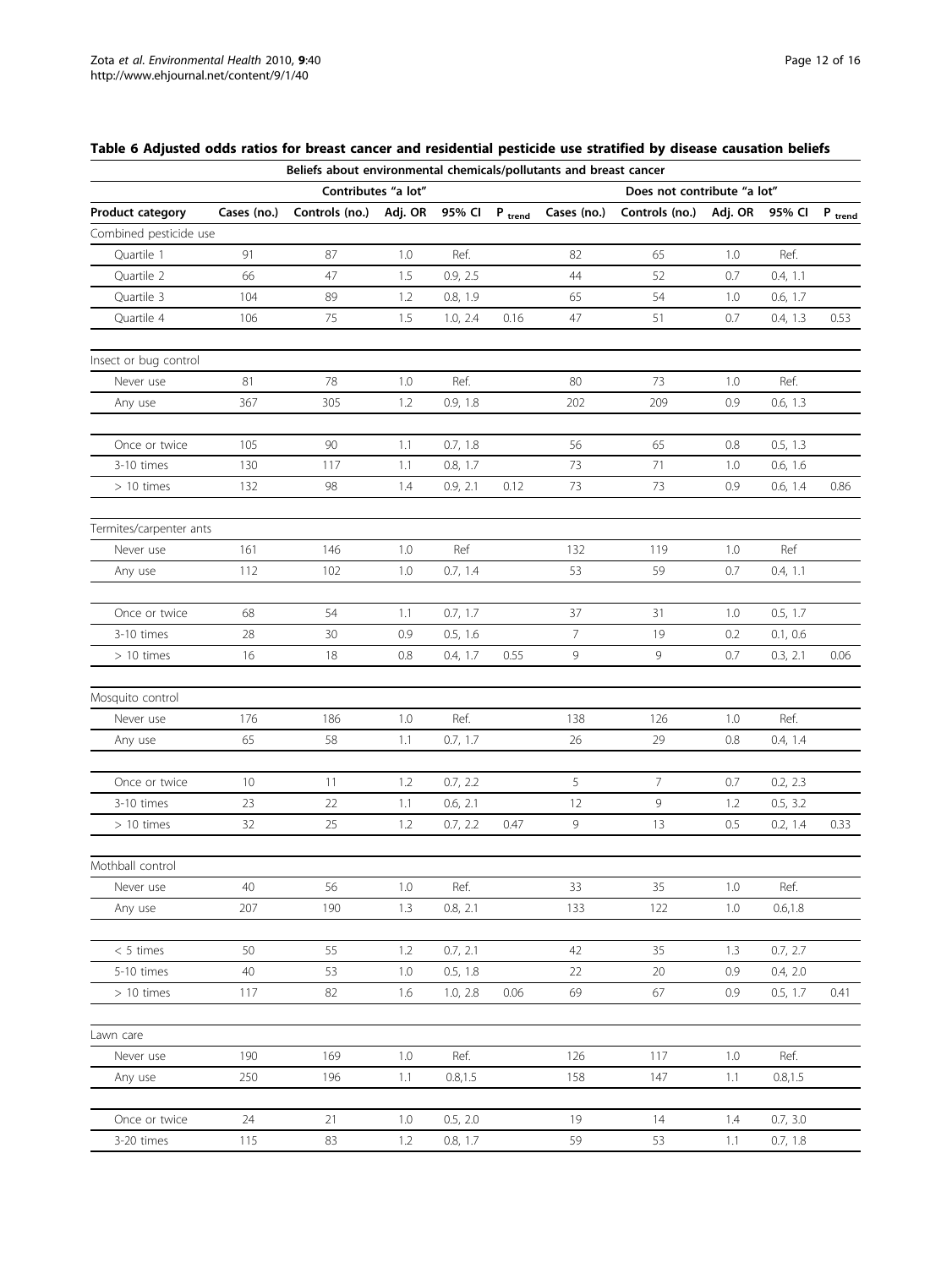|             | Table 6 Adjusted odds ratios for breast cancer and residential pesticide use stratified by disease causation beliefs |
|-------------|----------------------------------------------------------------------------------------------------------------------|
| (Continued) |                                                                                                                      |

| > 20 times                    | 111 | 92  | 1.0 | 0.7, 1.5 | 0.58 | 80  | 80  | $1.0\,$ | 0.6, 1.5 | 0.98 |
|-------------------------------|-----|-----|-----|----------|------|-----|-----|---------|----------|------|
| Outdoor and indoor plant care |     |     |     |          |      |     |     |         |          |      |
| Never use                     | 235 | 198 | 1.0 | Ref.     |      | 172 | 161 | 1.0     | Ref.     |      |
| Any use                       | 214 | 173 | 1.0 | 0.8, 1.4 |      | 120 | 127 | 0.8     | 0.6, 1.2 |      |
| Once or twice                 | 18  | 12  | 1.2 | 0.5, 2.6 |      | 15  | 14  | 0.9     | 0.4, 2.0 |      |
| 3-20 times                    | 104 | 86  | 1.0 | 0.7, 1.5 |      | 54  | 60  | 0.8     | 0.5, 1.2 |      |
| $> 20$ times                  | 92  | 75  | 1.0 | 0.7, 1.4 | 0.99 | 51  | 53  | 0.9     | 0.5, 1.4 | 0.39 |
| Insect repellent              |     |     |     |          |      |     |     |         |          |      |
| Never use                     | 153 | 134 | 1.0 | Ref.     |      | 133 | 137 | 1.0     | Ref.     |      |
| Any use                       | 312 | 261 | 1.2 | 0.9, 1.6 |      | 170 | 167 | 1.2     | 0.8, 1.7 |      |
| Rarely                        | 179 | 149 | 1.2 | 0.8, 1.6 |      | 104 | 114 | 1.1     | 0.7, 1.6 |      |
| Sometimes                     | 85  | 85  | 1.0 | 0.6, 1.5 |      | 48  | 30  | 1.9     | 1.1, 3.4 |      |
| Often/Very often              | 48  | 27  | 2.0 | 1.1, 3.4 | 0.12 | 18  | 23  | 0.8     | 0.4, 1.6 | 0.45 |
| Lice control                  |     |     |     |          |      |     |     |         |          |      |
| Never use                     | 414 | 344 | 1.0 | Ref.     |      | 278 | 282 | 1.0     | Ref.     |      |
| Any use                       | 59  | 58  | 1.1 | 0.7, 1.7 |      | 30  | 25  | 1.4     | 0.8, 2.5 |      |
| Flea collar for pets          |     |     |     |          |      |     |     |         |          |      |
| <b>No</b>                     | 132 | 122 | 1.0 | Ref.     |      | 125 | 116 | 1.0     | Ref.     |      |
| Yes                           | 344 | 290 | 1.3 | 0.9, 1.8 |      | 185 | 192 | 1.0     | 0.7, 1.4 |      |
| Flea control for pets         |     |     |     |          |      |     |     |         |          |      |
| Never use                     | 256 | 214 | 1.0 | Ref.     |      | 209 | 181 | 1.0     | Ref.     |      |
| Any use                       | 196 | 177 | 1.1 | 0.8, 1.4 |      | 98  | 109 | 0.8     | 0.5, 1.1 |      |
| Once or twice                 | 23  | 23  | 0.9 | 0.5, 1.6 |      | 20  | 18  | 1.0     | 0.5, 2.1 |      |
| 3-10 times                    | 63  | 74  | 0.8 | 0.5, 1.2 |      | 38  | 35  | 0.9     | 0.6, 1.6 |      |
| $> 10$ times                  | 110 | 80  | 1.4 | 0.9, 2.0 | 0.27 | 40  | 56  | 0.6     | 0.4, 1.0 | 0.07 |

Odds ratios are adjusted for age at diagnosis/reference year, birth decade (six categories), previous breast cancer diagnosis, family history of breast cancer, age at first live or still birth (< 30, ≥ 30/nulliparous), education (five categories), study (Cape, PCE). "Combined pesticide use" product category includes frequency data for: insect or bug control, lawn care, outdoor and indoor plant care, insect repellent, flea control on pets. Product use for termite or carpenter ant control, mosquito control, and mothball control not included because they were only assessed in study participants from the 1999-2000 interviews.

the proliferation of estrogen-sensitive cells, or affect mammary gland development following prenatal exposure. These findings suggest effects of pesticide and cleaning product use on breast cancer risk, so we undertook a case-control study of breast cancer and selfreported product use. We found increased breast cancer risk among women reporting the highest use of cleaning products and air fresheners. We found little association with home pesticide use. The self-reported product use measures we used have the advantage of integrating exposure over many years to chemical mixtures. However, these measures remain incomplete, likely resulting in nondifferential misclassification, and they are open to recall bias. Investigators sometimes try to avoid the influence of recall bias by limiting analyses to participants who do not subscribe to the study hypothesis, but our results show this may not be a good strategy, given that in our study it would obscure the well-established association between family history and breast cancer risk. In order to avoid possible recall bias, we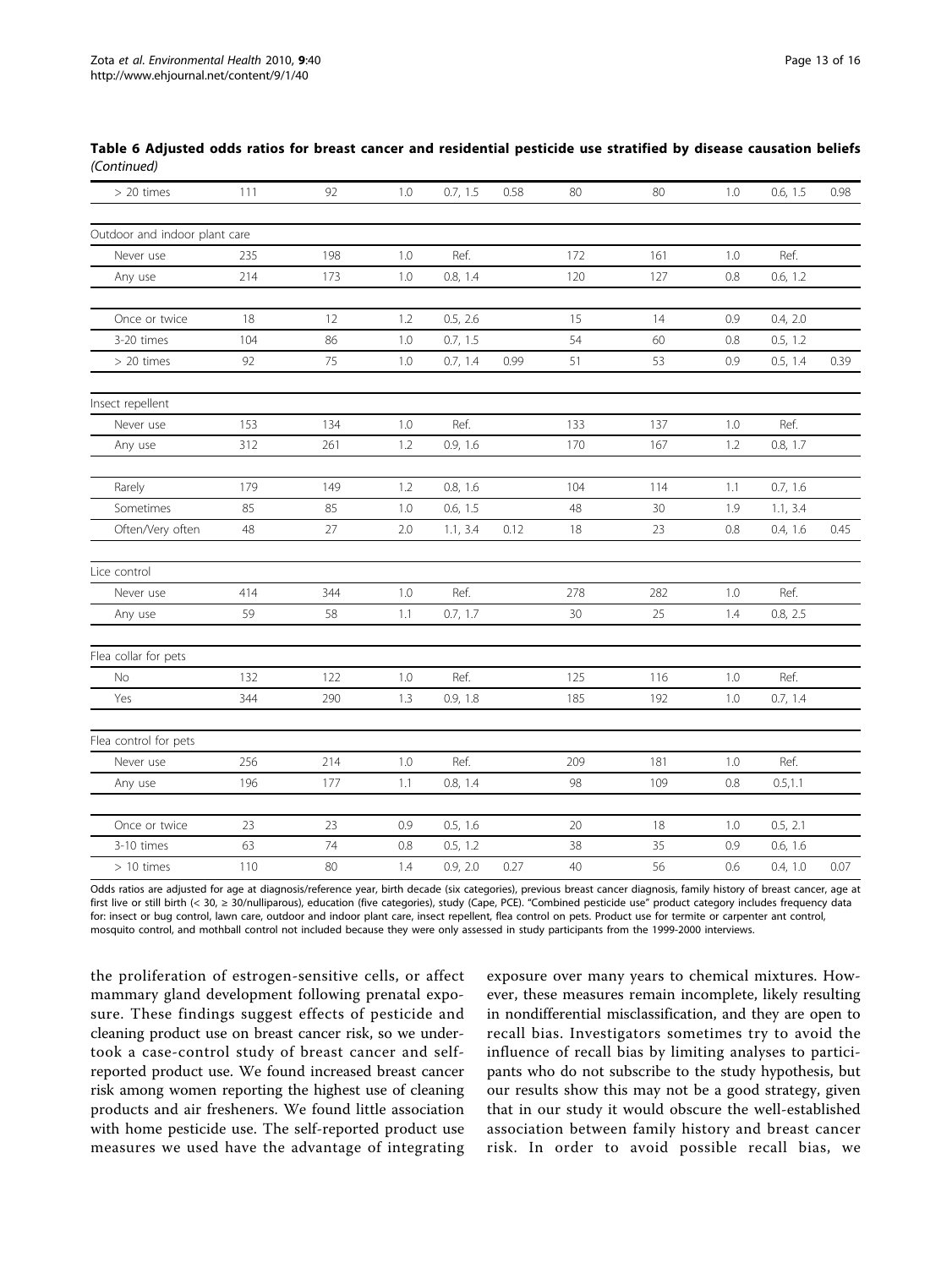<span id="page-13-0"></span>

Figure 1 Cleaning product use, family history, and risk of breast cancer, stratified by beliefs about causation. Adjusted odds ratios are shown for breast cancer and A) combined cleaning product use stratified by beliefs about environmental chemicals and breast cancer and B) family history of breast cancer stratified by beliefs about heredity and breast cancer, among participants living in Cape Cod, Massachusetts, 1988- 1995. Odds ratios are adjusted for age, previous breast cancer diagnosis, age at first birth, and education; additionally, Figure 1A is adjusted for family history of breast cancer and Figure 1B is adjusted for study.

## Table 7 Beliefs about heredity as a cause of breast cancer by family history and case status

|                                               |           | Cases                           |      |     |      | <b>Controls</b>                 |    |     |    |
|-----------------------------------------------|-----------|---------------------------------|------|-----|------|---------------------------------|----|-----|----|
|                                               |           | Family history of breast cancer |      |     |      | Family history of breast cancer |    |     |    |
|                                               |           | Yes                             |      | No  |      | Yes                             |    | No  |    |
| <b>Belief</b>                                 |           | N                               | $\%$ | N   | $\%$ | N                               | %  | N   | %  |
| Heredity contributes "a lot" to breast cancer | Yes       | 120                             | 61   | 211 | 36   | 83                              | 61 | 391 | 67 |
|                                               | <b>No</b> | 76                              | 39   | 380 | 64   | 52                              | 39 | 195 | २२ |

recommend further study of cleaning products and breast cancer using prospective self-reports and measurements in environmental and biological media.

#### Abbreviations

CI: confidence interval; CMS: Centers for Medicare and Medicaid Services; EDCs: endocrine-disrupting compounds; OR: odds ratio; MCR: Massachusetts Cancer Registry; PCE: tetrachloroethylene; Ref: reference; Adj OR: adjusted odds ratio; NY: New York; US: United States.

#### Acknowledgements

Dr. Nancy Maxwell contributed to drafting the cleaning products questionnaire. Dr. Wendy McKelvey conducted early statistical analyses and contributed to our thinking about possible recall bias. Laura Perovich assisted in data analysis and manuscript preparation. This work was supported by an appropriation of the Massachusetts legislature administered by the Massachusetts Department of Public Health; the Susan S. Bailis Breast Cancer Research Fund at Silent Spring Institute; and US Centers for Disease Control and Prevention grants R01 DP000218-01 and 1H75EH000377-01.

#### Author details

<sup>1</sup>Silent Spring Institute, 29 Crafts Street, Newton, MA 02458, USA. <sup>2</sup> Department of Epidemiology, Boston University School of Public Health, Talbot 3E, 715 Albany Street, Boston, MA 02118, USA.

### Authors' contributions

ARZ conducted the statistical analyses and led drafting of the manuscript. AA designed and oversaw the PCE Study; contributed to the design, data collection, and epidemiological analysis of the Cape Cod Study; and

collaborated on editorial issues. RAR contributed to the design, data collection, and analysis of the Cape Cod Study, particularly with respect to the toxicologic characteristics of exposures, and collaborated in drafting the manuscript. JGB led the design, implementation, and analysis of the Cape Cod Study and collaborated in drafting the manuscript; she conceptualized the comparative analysis of product use and family history odds ratios stratified by beliefs as a strategy for understanding possible response bias. All authors read and approved the final manuscript.

#### Competing interests

The authors declare that they have no competing interests.

Received: 4 February 2010 Accepted: 20 July 2010 Published: 20 July 2010

#### References

- Rudel RA, Attfield KR, Schifano J, Brody JG: [Chemicals causing mammary](http://www.ncbi.nlm.nih.gov/pubmed/17503434?dopt=Abstract) [gland tumors in animals signal new directions for epidemiology,](http://www.ncbi.nlm.nih.gov/pubmed/17503434?dopt=Abstract) [chemicals testing, and risk assessment for breast cancer prevention.](http://www.ncbi.nlm.nih.gov/pubmed/17503434?dopt=Abstract) Cancer 2007, 109:2635-2666.
- 2. Soto AM, Sonnenschein C, Chung KL, Fernandez MF, Olea N, Serrano FO: [The E-SCREEN assay as a tool to identify estrogens: an update on](http://www.ncbi.nlm.nih.gov/pubmed/8593856?dopt=Abstract) [estrogenic environmental pollutants.](http://www.ncbi.nlm.nih.gov/pubmed/8593856?dopt=Abstract) Environ Health Perspect 1995, 103(Suppl 7):113-122.
- 3. Fenton SE: [Endocrine-disrupting compounds and mammary gland](http://www.ncbi.nlm.nih.gov/pubmed/16690811?dopt=Abstract) [development: early exposure and later life consequences.](http://www.ncbi.nlm.nih.gov/pubmed/16690811?dopt=Abstract) Endocrinology 2006, 147:S18-24.
- 4. Sibinski LJ: Two year oral (diet) toxicity/carcinogenicity study of fluorochemical FC-143 in rats. 3M Company/Riker Exp No 0281CR0012 3M Company/Riker 1987.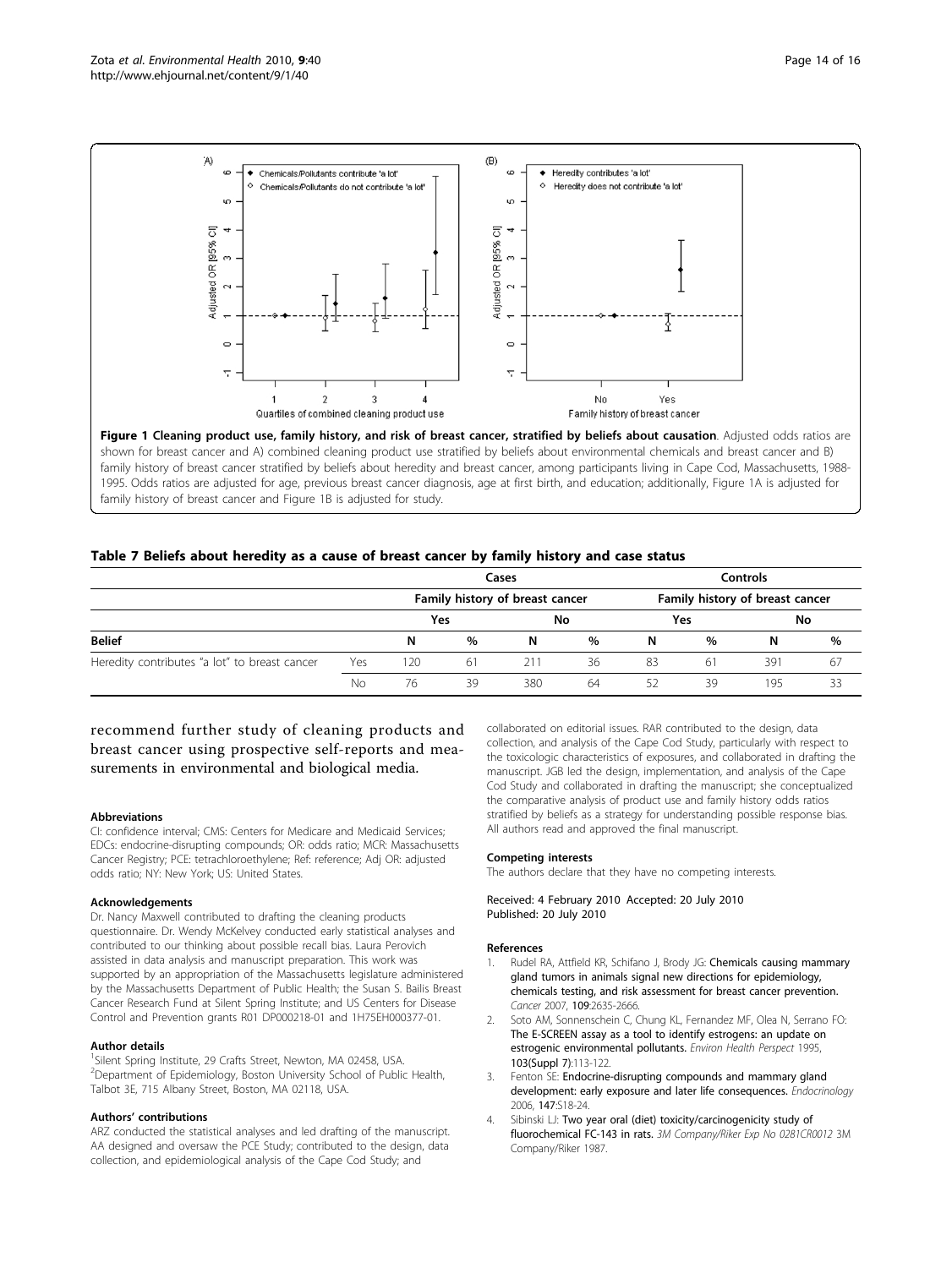- <span id="page-14-0"></span>5. National Toxicology Program: Abstracts of NTP long-term cancer studies. Research Triangle Park, NC: National Institute of Environmental Health Sciences 2007.
- 6. Uzumcu M, Kuhn PE, Marano JE, Armenti AE, Passantino L: [Early postnatal](http://www.ncbi.nlm.nih.gov/pubmed/17170213?dopt=Abstract) [methoxychlor exposure inhibits folliculogenesis and stimulates anti-](http://www.ncbi.nlm.nih.gov/pubmed/17170213?dopt=Abstract)[Mullerian hormone production in the rat ovary.](http://www.ncbi.nlm.nih.gov/pubmed/17170213?dopt=Abstract) *J Endocrinol* 2006, 191:549-558.
- 7. Morinaga H, Yanase T, Nomura M, Okabe T, Goto K, Harada N, Nawata H: [A](http://www.ncbi.nlm.nih.gov/pubmed/14691014?dopt=Abstract) [benzimidazole fungicide, benomyl, and its metabolite, carbendazim,](http://www.ncbi.nlm.nih.gov/pubmed/14691014?dopt=Abstract) [induce aromatase activity in a human ovarian granulose-like tumor cell](http://www.ncbi.nlm.nih.gov/pubmed/14691014?dopt=Abstract) [line \(KGN\).](http://www.ncbi.nlm.nih.gov/pubmed/14691014?dopt=Abstract) Endocrinology 2004, 145:1860-1869.
- 8. Maranghi F, Rescia M, Macri C, Di Consiglio E, De Angelis G, Testai E, Farini D, De Felici M, Lorenzetti S, Mantovani A: [Lindane may modulate](http://www.ncbi.nlm.nih.gov/pubmed/17537412?dopt=Abstract) [the female reproductive development through the interaction with ER](http://www.ncbi.nlm.nih.gov/pubmed/17537412?dopt=Abstract)[beta: an in vivo-in vitro approach.](http://www.ncbi.nlm.nih.gov/pubmed/17537412?dopt=Abstract) Chem Biol Interact 2007, 169:1-14.
- Liu P, Song XX, Yuan WH, Wen WH, Wu XN, Li J, Chen XM: [Effects of](http://www.ncbi.nlm.nih.gov/pubmed/16496128?dopt=Abstract) [cypermethrin and methyl parathion mixtures on hormone levels and](http://www.ncbi.nlm.nih.gov/pubmed/16496128?dopt=Abstract) [immune functions in Wistar rats.](http://www.ncbi.nlm.nih.gov/pubmed/16496128?dopt=Abstract) Archives of Toxicology 2006, 80:449-457.
- 10. Jin Y, Chen R, Sun L, Wang W, Zhou L, Liu W, Fu Z: [Enantioselective](http://www.ncbi.nlm.nih.gov/pubmed/19095286?dopt=Abstract) [induction of estrogen-responsive gene expression by permethrin](http://www.ncbi.nlm.nih.gov/pubmed/19095286?dopt=Abstract) [enantiomers in embryo-larval zebrafish.](http://www.ncbi.nlm.nih.gov/pubmed/19095286?dopt=Abstract) Chemosphere 2009, 74:1238-1244.
- 11. Gwinn MR, Whipkey DL, Tennant LB, Weston A: [Differential gene](http://www.ncbi.nlm.nih.gov/pubmed/16079077?dopt=Abstract) [expression in normal human mammary epithelial cells treated with](http://www.ncbi.nlm.nih.gov/pubmed/16079077?dopt=Abstract) [malathion monitored by DNA microarrays.](http://www.ncbi.nlm.nih.gov/pubmed/16079077?dopt=Abstract) Environ Health Perspect 2005, 113:1046-1051.
- 12. Cupp AS, Skinner MK: [Actions of the endocrine disruptor methoxychlor](http://www.ncbi.nlm.nih.gov/pubmed/11390175?dopt=Abstract) [and its estrogenic metabolite on in vitro embryonic rat seminiferous](http://www.ncbi.nlm.nih.gov/pubmed/11390175?dopt=Abstract) [cord formation and perinatal testis growth.](http://www.ncbi.nlm.nih.gov/pubmed/11390175?dopt=Abstract) Reprod Toxicol 2001, 15:317-326.
- 13. Chen HY, Xiao JG, Hu G, Zhou JW, Xiao H, Wang XR: [Estrogenicity of](http://www.ncbi.nlm.nih.gov/pubmed/12396874?dopt=Abstract) [organophosphorus and pyrethroid pesticides.](http://www.ncbi.nlm.nih.gov/pubmed/12396874?dopt=Abstract) Journal of Toxicology and Environmental Health-Part A 2002, 65:1419-1435.
- 14. Enoch RR, Stanko JP, Greiner SN, Youngblood GL, Rayner JL, Fenton SE: [Mammary gland development as a sensitive end point after acute](http://www.ncbi.nlm.nih.gov/pubmed/17450222?dopt=Abstract) [prenatal exposure to an atrazine metabolite mixture in female Long-](http://www.ncbi.nlm.nih.gov/pubmed/17450222?dopt=Abstract)[Evans rats.](http://www.ncbi.nlm.nih.gov/pubmed/17450222?dopt=Abstract) Environ Health Perspect 2007, 115:541-547.
- 15. Moon HJ, Han SY, Shin JH, Kang IH, Kim TS, Hong JH, Kim SH, Fenton SE: [Gestational exposure to nonylphenol causes precocious mammary gland](http://www.ncbi.nlm.nih.gov/pubmed/17190974?dopt=Abstract) [development in female rat offspring.](http://www.ncbi.nlm.nih.gov/pubmed/17190974?dopt=Abstract) J Reprod Dev 2007, 53:333-344.
- 16. Vorderstrasse BA, Fenton SE, Bohn AA, Cundiff JA, Lawrence BP: [A novel](http://www.ncbi.nlm.nih.gov/pubmed/14718648?dopt=Abstract) [effect of dioxin: exposure during pregnancy severely impairs mammary](http://www.ncbi.nlm.nih.gov/pubmed/14718648?dopt=Abstract) [gland differentiation.](http://www.ncbi.nlm.nih.gov/pubmed/14718648?dopt=Abstract) Toxicol Sci 2004, 78:248-257.
- 17. White SS, Kato K, Jia LT, Basden BJ, Calafat AM, Hines EP, Stanko JP, Wolf CJ, Abbott BD, Fenton SE: [Effects of perfluorooctanoic acid on mouse](http://www.ncbi.nlm.nih.gov/pubmed/19095057?dopt=Abstract) [mammary gland development and differentiation resulting from cross](http://www.ncbi.nlm.nih.gov/pubmed/19095057?dopt=Abstract)[foster and restricted gestational exposures.](http://www.ncbi.nlm.nih.gov/pubmed/19095057?dopt=Abstract) Reprod Toxicol 2009, 27:289-298.
- 18. Vandenberg LN, Maffini MV, Schaeberle CM, Ucci AA, Sonnenschein C, Rubin BS, Soto AM: [Perinatal exposure to the xenoestrogen bisphenol-A](http://www.ncbi.nlm.nih.gov/pubmed/18938238?dopt=Abstract) [induces mammary intraductal hyperplasias in adult CD-1 mice.](http://www.ncbi.nlm.nih.gov/pubmed/18938238?dopt=Abstract) Reprod Toxicol 2008, 26:210-219.
- 19. Centers for Disease Control and Prevention: Third national report on human exposure to environmental chemicals. National Center for Environmental Health, Division of Laboratory Science 2005.
- 20. Calafat AM, Kuklenyik Z, Reidy JA, Caudill SP, Tully JS, Needham LL: [Serum](http://www.ncbi.nlm.nih.gov/pubmed/17438769?dopt=Abstract) [concentrations of 11 polyfluoroalkyl compounds in the u.s. population:](http://www.ncbi.nlm.nih.gov/pubmed/17438769?dopt=Abstract) [data from the national health and nutrition examination survey](http://www.ncbi.nlm.nih.gov/pubmed/17438769?dopt=Abstract) [\(NHANES\).](http://www.ncbi.nlm.nih.gov/pubmed/17438769?dopt=Abstract) Environ Sci Technol 2007, 41:2237-2242.
- 21. Calafat AM, Wong LY, Ye X, Reidy JA, Needham LL: [Concentrations of the](http://www.ncbi.nlm.nih.gov/pubmed/18629311?dopt=Abstract) [sunscreen agent benzophenone-3 in residents of the United States:](http://www.ncbi.nlm.nih.gov/pubmed/18629311?dopt=Abstract) [National Health and Nutrition Examination Survey 2003](http://www.ncbi.nlm.nih.gov/pubmed/18629311?dopt=Abstract)–2004. Environ Health Perspect 2008, 116:893-897.
- 22. Calafat AM, Ye X, Wong LY, Reidy JA, Needham LL: [Urinary concentrations](http://www.ncbi.nlm.nih.gov/pubmed/18335095?dopt=Abstract) [of triclosan in the U.S. population: 2003-2004.](http://www.ncbi.nlm.nih.gov/pubmed/18335095?dopt=Abstract) Environ Health Perspect 2008, 116:303-307.
- 23. Calafat AM, Ye X, Wong LY, Reidy JA, Needham LL: [Exposure of the U.S.](http://www.ncbi.nlm.nih.gov/pubmed/18197297?dopt=Abstract) [population to bisphenol A and 4-tertiary-octylphenol: 2003-2004.](http://www.ncbi.nlm.nih.gov/pubmed/18197297?dopt=Abstract) Environ Health Perspect 2008, 116:39-44.
- 24. Calafat AM, Kuklenyik Z, Reidy JA, Caudill SP, Ekong J, Needham LL: [Urinary](http://www.ncbi.nlm.nih.gov/pubmed/15811827?dopt=Abstract) [concentrations of bisphenol A and 4-nonylphenol in a human reference](http://www.ncbi.nlm.nih.gov/pubmed/15811827?dopt=Abstract) [population.](http://www.ncbi.nlm.nih.gov/pubmed/15811827?dopt=Abstract) Environ Health Perspect 2005, 113:391-395.
- 25. Kuklenyik Z, Bryant XA, Needham LL, Calafat AM: [SPE/SPME-GC/MS](http://www.ncbi.nlm.nih.gov/pubmed/17870677?dopt=Abstract) [approach for measuring musk compounds in serum and breast milk.](http://www.ncbi.nlm.nih.gov/pubmed/17870677?dopt=Abstract) J Chromatogr B Analyt Technol Biomed Life Sci 2007, 858:177-183.
- 26. Silva MJ, Barr DB, Reidy JA, Malek NA, Hodge CC, Caudill SP, Brock JW, Needham LL, Calafat AM: [Urinary levels of seven phthalate metabolites in](http://www.ncbi.nlm.nih.gov/pubmed/14998749?dopt=Abstract) [the U.S. population from the National Health and Nutrition Examination](http://www.ncbi.nlm.nih.gov/pubmed/14998749?dopt=Abstract) [Survey \(NHANES\) 1999-2000.](http://www.ncbi.nlm.nih.gov/pubmed/14998749?dopt=Abstract) Environ Health Perspect 2004, 112:331-338.
- 27. Rudel RA, Camann DE, Spengler JD, Korn LR, Brody JG: [Phthalates,](http://www.ncbi.nlm.nih.gov/pubmed/14594359?dopt=Abstract) [alkylphenols, pesticides, polybrominated diphenyl ethers, and other](http://www.ncbi.nlm.nih.gov/pubmed/14594359?dopt=Abstract) [endocrine-disrupting compounds in indoor air and dust.](http://www.ncbi.nlm.nih.gov/pubmed/14594359?dopt=Abstract) Environmental Science & Technology 2003, 37:4543-4553.
- 28. Brody JG, Moysich KB, Humblet O, Attfield KR, Beehler GP, Rudel RA: [Environmental pollutants and breast cancer: epidemiologic studies.](http://www.ncbi.nlm.nih.gov/pubmed/17503436?dopt=Abstract) Cancer 2007, 109:2667-2711.
- 29. Snedeker SM: [Pesticides and breast cancer risk: A review of DDT, DDE,](http://www.ncbi.nlm.nih.gov/pubmed/11250804?dopt=Abstract) [and Dieldrin.](http://www.ncbi.nlm.nih.gov/pubmed/11250804?dopt=Abstract) Environmental Health Perspectives 2001, 109:35-47.
- 30. Cohn BA, Wolff MS, Cirillo PM, Sholtz RI: [DDT and Breast Cancer in Young](http://www.ncbi.nlm.nih.gov/pubmed/17938728?dopt=Abstract) [Women: New Data on the Significance of Age at Exposure.](http://www.ncbi.nlm.nih.gov/pubmed/17938728?dopt=Abstract) Environmental Health Perspectives 2007, 115:1406-1414.
- 31. Teitelbaum SL, Gammon MD, Britton JA, Neugut AI, Levin B, Stellman SD: [Reported residential pesticide use and breast cancer risk on Long Island,](http://www.ncbi.nlm.nih.gov/pubmed/17166928?dopt=Abstract) [New York.](http://www.ncbi.nlm.nih.gov/pubmed/17166928?dopt=Abstract) American Journal of Epidemiology 2007, 165:643-651.
- 32. Coughlin SS: [Recall bias in epidemiologic studies.](http://www.ncbi.nlm.nih.gov/pubmed/2319285?dopt=Abstract) J Clin Epidemiol 1990, 43:87-91.
- 33. State Cancer Profiles. [\[http://statecancerprofiles.cancer.gov/map/](http://statecancerprofiles.cancer.gov/map/scpMapDataTable.php?25&001&055&00&2&1&0&1&6&0) [scpMapDataTable.php?25&001&055&00&2&1&0&1&6&0\]](http://statecancerprofiles.cancer.gov/map/scpMapDataTable.php?25&001&055&00&2&1&0&1&6&0).
- 34. Cape Cod Breast Cancer and the Environment Atlas. [[http://library.](http://library.silentspring.org/atlas/breastcancer/index.asp) [silentspring.org/atlas/breastcancer/index.asp\]](http://library.silentspring.org/atlas/breastcancer/index.asp).
- 35. Silent Spring Institute: Cape Cod Breast Cancer and Environment Study: Final Report. Newton, MA 1997.
- 36. McKelvey W, Brody JG, Aschengrau A, Swartz CH: [Association between](http://www.ncbi.nlm.nih.gov/pubmed/15018880?dopt=Abstract) [residence on Cape Cod, Massachusetts, and breast cancer.](http://www.ncbi.nlm.nih.gov/pubmed/15018880?dopt=Abstract) Ann Epidemiol 2004, 14:89-94.
- 37. Brody JG, Aschengrau A, McKelvey W, Rudel RA, Swartz CH, Kennedy T: [Breast cancer risk and historical exposure to pesticides from wide-area](http://www.ncbi.nlm.nih.gov/pubmed/15175178?dopt=Abstract) [applications assessed with GIS.](http://www.ncbi.nlm.nih.gov/pubmed/15175178?dopt=Abstract) Environ Health Perspect 2004, 112:889-897.
- 38. Aschengrau A, Rogers S, Ozonoff D: [Perchloroethylene-contaminated](http://www.ncbi.nlm.nih.gov/pubmed/12573900?dopt=Abstract) [drinking water and the risk of breast cancer: additional results from](http://www.ncbi.nlm.nih.gov/pubmed/12573900?dopt=Abstract) [Cape Cod, Massachusetts, USA.](http://www.ncbi.nlm.nih.gov/pubmed/12573900?dopt=Abstract) Environmental Health Perspectives 2003, 111:167-173.
- 39. Werler MM, Shapiro S, Mitchell AA: [Periconceptional folic acid exposure](http://www.ncbi.nlm.nih.gov/pubmed/8437302?dopt=Abstract) [and risk of occurrent neural tube defects.](http://www.ncbi.nlm.nih.gov/pubmed/8437302?dopt=Abstract) Jama 1993, 269:1257-1261.
- 40. Weiss NS: [Should we consider a subject](http://www.ncbi.nlm.nih.gov/pubmed/8116599?dopt=Abstract)'s knowledge of the etiologic [hypothesis in the analysis of case-control studies?](http://www.ncbi.nlm.nih.gov/pubmed/8116599?dopt=Abstract) Am J Epidemiol 1994, 139:247-249.
- 41. Ahn KC, Zhao B, Chen J, Cherednichenko G, Sanmarti E, Denison MS, Lasley B, Pessah IN, Kultz D, Chang DP, et al: [In vitro biologic activities of](http://www.ncbi.nlm.nih.gov/pubmed/18795164?dopt=Abstract) [the antimicrobials triclocarban, its analogs, and triclosan in bioassay](http://www.ncbi.nlm.nih.gov/pubmed/18795164?dopt=Abstract) [screens: receptor-based bioassay screens.](http://www.ncbi.nlm.nih.gov/pubmed/18795164?dopt=Abstract) Environ Health Perspect 2008, 116:1203-1210.
- 42. Bonefeld-Jorgensen EC, Long M, Hofmeister MV, Vinggaard AM: [Endocrine](http://www.ncbi.nlm.nih.gov/pubmed/18174953?dopt=Abstract)[disrupting potential of bisphenol A, bisphenol A dimethacrylate, 4-n](http://www.ncbi.nlm.nih.gov/pubmed/18174953?dopt=Abstract)[nonylphenol, and 4-n-octylphenol in vitro: new data and a brief review.](http://www.ncbi.nlm.nih.gov/pubmed/18174953?dopt=Abstract) Environmental Health Perspectives 2007, 115(Suppl 1):69-76.
- 43. Duty SM, Ackerman RM, Calafat AM, Hauser R: Personal care product use predicts urinary concentrations of some phthalate monoesters. Environmental Health Perspectectives 2005, 113:1530-1535.
- 44. Gee RH, Charles A, Taylor N, Darbre PD: [Oestrogenic and androgenic](http://www.ncbi.nlm.nih.gov/pubmed/17992702?dopt=Abstract) [activity of triclosan in breast cancer cells.](http://www.ncbi.nlm.nih.gov/pubmed/17992702?dopt=Abstract) J Appl Toxicol 2008, 28:78-91.
- 45. Hauser R, Meeker JD, Duty S, Silva MJ, Calafat AM: [Altered semen quality](http://www.ncbi.nlm.nih.gov/pubmed/17003688?dopt=Abstract) [in relation to urinary concentrations of phthalate monoester and](http://www.ncbi.nlm.nih.gov/pubmed/17003688?dopt=Abstract) [oxidative metabolites.](http://www.ncbi.nlm.nih.gov/pubmed/17003688?dopt=Abstract) Epidemiology 2006, 17:682-691.
- 46. Howdeshell KL, Wilson VS, Furr J, Lambright CR, Rider CV, Blystone CR, Hotchkiss AK, Gray LE Jr: [A mixture of five phthalate esters inhibits fetal](http://www.ncbi.nlm.nih.gov/pubmed/18411233?dopt=Abstract) [testicular testosterone production in the sprague-dawley rat in a](http://www.ncbi.nlm.nih.gov/pubmed/18411233?dopt=Abstract) [cumulative, dose-additive manner.](http://www.ncbi.nlm.nih.gov/pubmed/18411233?dopt=Abstract) Toxicol Sci 2008, 105:153-165.
- 47. Kumar V, Chakraborty A, Kural MR, Roy P: [Alteration of testicular](http://www.ncbi.nlm.nih.gov/pubmed/19118620?dopt=Abstract) [steroidogenesis and histopathology of reproductive system in male rats](http://www.ncbi.nlm.nih.gov/pubmed/19118620?dopt=Abstract) [treated with triclosan.](http://www.ncbi.nlm.nih.gov/pubmed/19118620?dopt=Abstract) Reprod Toxicol 2009, 27:177-185.
- 48. Schreurs RH, Sonneveld E, Jansen JH, Seinen W, van der Burg B: [Interaction](http://www.ncbi.nlm.nih.gov/pubmed/15537743?dopt=Abstract) [of polycyclic musks and UV filters with the estrogen receptor \(ER\),](http://www.ncbi.nlm.nih.gov/pubmed/15537743?dopt=Abstract)